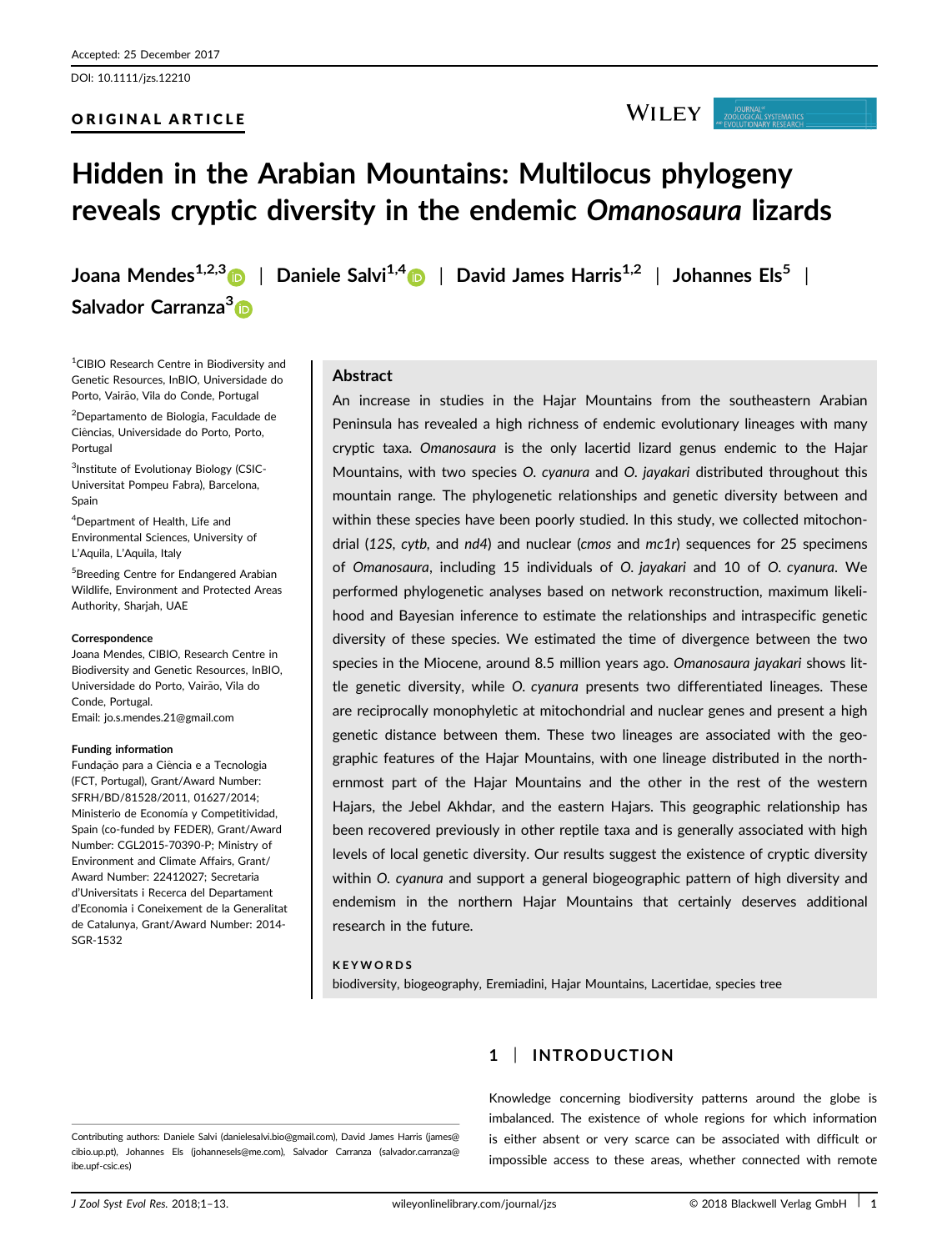or isolated geographic features (Ficetola, Bonardi, Sindaco, & Padoa-Schioppa, 2013), or with sociopolitical instability (Brito et al., 2014). The lack of data normally culminates in a general underestimation of the local biodiversity levels. Case examples of regions with recently discovered hidden genetic variability are the arid mountains in North Africa and the Arabian Peninsula (e.g., Carranza, Simó-Riudalbas, Jayasinghe, Wilms, & Els, 2016; Garcia-Porta, Simó-Riudalbas, Robinson, & Carranza, 2017; Metallinou et al., 2015; Rato, Harris, Carranza, Machado, & Perera, 2016; Rosado, Rato, Salvi, & Harris, 2017).

The Atlas Mountains in the Maghreb, for instance, belong to the Mediterranean basin hot spot but, contrary to the European margin, still hide a considerable amount of genetic diversity. Over the last years, an increase in expeditions to the Maghreb, together with the application of new tools in molecular analyses, led to the discovery of cryptic diversity in this area (Barata, Carranza, & Harris, 2012; Metallinou et al., 2015; Rato et al., 2016; Rosado et al., 2017; Salvi, Perera, Sampaio, Carranza & Harris, 2018; Tamar, Geniez, Brito, & Crochet, 2017). A similar scenario can be found in the Hajar Mountains of southeastern Arabia. This impressive mountain range, with the highest peaks reaching 3,000 m a.s.l., extends from the Musandam Peninsula in the north and runs almost parallel to the Gulf of Oman through the eastern United Arab Emirates (UAE) and northern Oman for 650 km (Edgell, 2006; Figure 1). Despite being close to the sea, the general low precipitation and high evaporation levels make it an arid mountain desert (Edgell, 2006; Mandaville, 1977). However, the deep gorges running between the peaks (wadis) have water and vegetation, at least intermittently, and are the places where the majority of fauna and flora can be found. The geological setting, together with a local microclimate and the presence of wadis, makes the Hajar Mountains an important refuge for endemic and relict species (Mandaville, 1977), including, among others, endemic species of plants (MacLaren, 2016) and of reptiles, such as two species of the lizard genus Omanosaura Lutz, Bischoff, & Mayer, 1986; several species of the geckos of the genus Asaccus Dixon & Anderson, 1973 (Carranza et al., 2016; Simó-Riudalbas, Tarroso, Papenfuss, Al-Sariri, & Carranza, 2017), Hemidactylus Oken, 1817 (Carranza & Arnold, 2012), Pristurus Rüppell, 1835 (Arnold, 2009; Badiane et al., 2014; Garcia-Porta et al., 2017), Ptyodactylus Godfuss, 1820 (Metallinou et al., 2015; Simó-Riudalbas, Metallinou, et al., 2017), and Trachydactylus Haas and Battersby, 1959 (de Pous et al., 2016), an agamid of the genus Pseudotrapelus Fitzinger, 1843 (Tamar, Scholz, et al., 2016), and a viper of the genus Echis Merrem, 1820 (Babocsay, 2004; Robinson, Carranza, & Arnold, 2009). With an increase in scientific attention given to the



FIGURE 1 Sampling localities in the Hajar Mountains of the individuals of Omanosaura cyanura and O. jayakari included in this study. The blue star represents the type locality of O. cyanura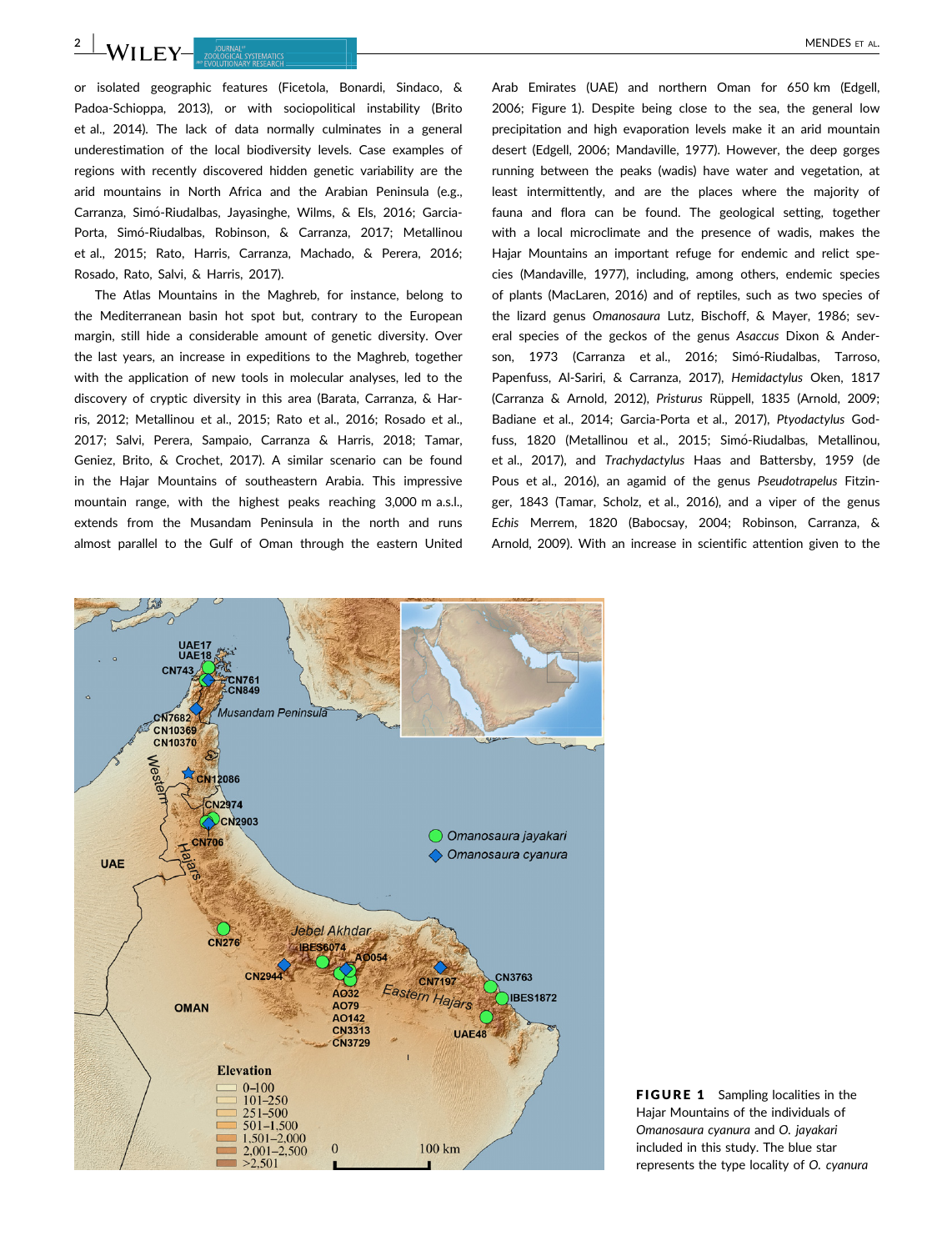Hajar Mountains, the number of microendemic species or lineages in this area has increased remarkably over the last few years, particularly among reptiles (Carranza et al., 2016; Garcia-Porta et al., 2017; Simó-Riudalbas, Metallinou, et al., 2017), an indication of very high levels of cryptic diversity in a still understudied biodiversity hot spot.

Omanosaura is the only endemic genus of the family Lacertidae in the Arabian Peninsula and the only endemic reptile genus of the Hajar Mountains. The genus has two species, O. cyanura (Arnold, 1972) and O. jayakari (Boulenger, 1887), with similar distribution ranges, including many areas of sympatry (Carranza et al., 2018; Gardner, 2013; Sindaco & Jeremčenko, 2008; Sindaco, Venchi, & Grieco, 2011). These species are morphologically very distinct, although both have very long tails of up to 2.75 times their mean body sizes (snout-vent length, SVL). Omanosaura cyanura is a smallbodied lizard, with SVL of about 60 mm, and presents a flattened head and body, with dorsal coloration that can be brown or blue, with a long electric blue tail, the feature to which it owes its name. Little is known about this lizard, which is normally spotted in wadis with vegetation and water, from sea level up to 2,400 m a.s.l (Carranza et al., 2018; Gardner, 2013). On the other hand, O. jayakari is the largest lacertid lizard in the Hajar Mountains, with SVL up to 200 mm. This robust species is an active hunter and can predate on other lizards, including juveniles of O. cyanura (Gardner, 2013). First described as Lacerta cyanura and L. jayakari, these species were placed in a separate subgenus, Omanosaura, by Lutz et al. (1986), based on the genetic distance between O. jayakari and the rest of the former members of the genus Lacerta. The inclusion of O. cyanura in the same subgenus was based on morphological grounds (Arnold, 1972, 1973), and only later, the relatively low immunological distance to O. jayakari corroborated their close relationship (Mayer & Benyr, 1994). Omanosaura was elevated to the generic level by Mayer and Bischoff (1996). Despite the interest from an evolutionary point of view, sequences in GenBank are only available for one specimen of O. cyanura (three mitochondrial genes—Harris, Arnold, and Thomas (1998)) and two specimens of O. jayakari, with one specimen sequenced for three mitochondrial genes (Harris et al., 1998) and a different specimen sequenced for two slow-evolving nuclear genes (Mayer & Pavlicev, 2007). Most of these studies had the main purpose of establishing the phylogenetic relationships among genera of Lacertidae or within the tribe Eremiadini, to which Omanosaura belongs (Arnold, Arribas, & Carranza, 2007). The results show that O. jayakari and O. cyanura form a well-supported clade (Harris et al., 1998) of unresolved phylogenetic position within the Eremiadini. However, the genetic diversity and phylogeography of the two Omanosaura species remain essentially unknown.

In this study, we analyze for the first time multiple samples of O. cyanura and O. jayakari from across their distribution ranges in the Hajar Mountains. We performed phylogenetic analyses based on a multilocus approach, including both mitochondrial and nuclear genes, and estimated the divergence time between and within species. The main aim of this study was to infer the phylogeographic relationships and intraspecific genetic diversity within Omanosaura and to increase our knowledge concerning biogeographic patterns and diversity in this understudied region.

#### 2 | MATERIALS AND METHODS

#### 2.1 | Taxon sampling

We included in the phylogenetic analyses 15 samples of O. jayakari and 10 of O. cyanura, covering the species distribution ranges in the Hajar Mountains (Figure 1). All Omanosaura samples and vouchers belong to the collection of the Institute of Evolutionary Biology (IBE-CSIC). Two samples of the closely related Eremiadini species Acanthodactylus blanfordii Boulenger, 1918, Acanthodactylus schmidti Haas, 1957, and Mesalina guttulata Lichtenstein, 1823, were included in the analyses as outgroups (Greenbaum, Villanueva, Kusamba, Aristote, & Branch, 2011; Mayer & Pavlicev, 2007). Sample codes, geographic coordinates, and GenBank accession numbers are reported in Table 1.

# 2.2 | DNA extraction, amplification, and sequence analyses

Total genomic DNA was obtained from ethanol-preserved tissue samples following the standard high-salt protocol (Sambrook, Fritsch, & Maniatis, 1989). We amplified three mitochondrial gene fragments —ribosomal 12S rRNA (12S), cytochrome b (cytb), and NADH dehydrogenase 4 with flanking tRNAs Serine, Histidine, and Leucine (nd4) and two nuclear genes—oocyte maturation factor mos (cmos) and melanocortin 1 receptor (mc1r). These markers have been successfully used in many intra- and interspecific studies on lacertid lizards (Mendes, Harris, Carranza, & Salvi, 2016; Salvi, Harris, Bombi, Carretero, & Bologna, 2010; Salvi, Schembri, Sciberras, & Harris, 2014; Tamar, Carranza et al., 2016). Amplification was performed through polymerase chain reaction (PCR). Primers, PCR conditions, and references are listed in the Supporting Information (Table S1; see also Mendes et al. (2016) and Salvi et al. (2017)). Purification of PCR products and sequencing were carried out by Macrogen ([www.macrogen.com\)](http://www.macrogen.com) with the same primers used for amplification.

Nucleotide sequences were manually checked and edited in GENEIOUS 4.8.5 (Kearse et al., 2012). Heterozygous positions in the nuclear genes cmos and mc1r were coded according to the IUPAC ambiguity codes. All protein-coding gene fragments (cytb, nd4, cmos, and mc1r) were translated into amino acids sequences, and no stop codons were observed, suggesting that all the sequences were functional. Multiple DNA sequences were aligned using the MUSCLE algorithm (Edgar, 2004) implemented in GENEIOUS. For each nuclear gene, the possible occurrence of recombination events was assessed using the Pairwise Homoplasy Index (phi) test (Bruen, Philippe, & Bryant, 2006) implemented in SPLITSTREE 4.14.4 (Huson & Bryant, 2006). We used MEGA 6.0 (Tamura, Stecher, Peterson, Filipski, & Kumar, 2013) to calculate pairwise genetic distances (p-distance) of mitochondrial haplotypes and the number of variable and parsimony informative sites in all genes.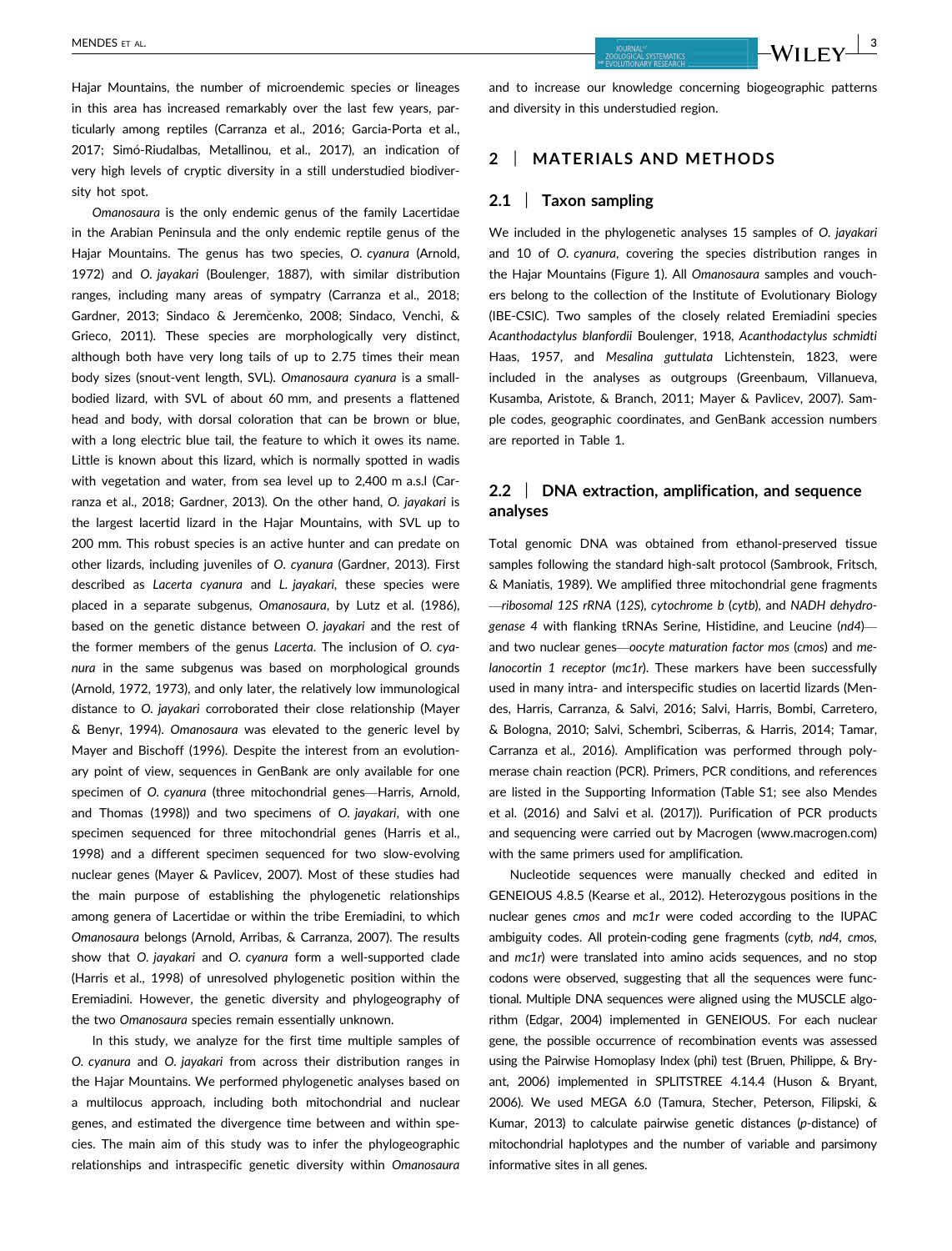TABLE 1 Code and geographic coordinates of the samples of Omanosaura jayakari and O. cyanura lineages and of outgroup species included in this study. GenBank accession numbers of 12S, cytb, nd4, cmos, and mc1r are MG672294–318, MG672340–364, MG672389–410, MG672319–339, and MG672365–388, respectively

|                            |                     | Geographic coordinates |                       |                       |                       |                       |                       |
|----------------------------|---------------------|------------------------|-----------------------|-----------------------|-----------------------|-----------------------|-----------------------|
| Species (lineage)          | Code                | (Latitude, Longitude)  | <b>12S</b>            | cytb                  | nd4                   | cmos                  | mc1r                  |
| O. jayakari                | <b>UAE17</b>        | 26.18N, 56.26E         | MG672297              | MG672343              | MG672392              | MG672322              | MG672368              |
| O. jayakari                | UAE18               | 26.18N, 56.26E         | MG672298              | MG672344              |                       | MG672323              | MG672369              |
| O. jayakari                | CN743               | 26.05N, 56.23E         | MG672302              | MG672348              | MG672396              | MG672327              | MG672373              |
| O. jayakari                | CN2974              | 24.61N, 56.24E         | MG672304              | MG672350              | MG672398              | MG672329              | MG672375              |
| O. jayakari                | CN2903              | 24.64N, 56.30E         | MG672305              | MG672351              | MG672399              |                       | MG672376              |
| O. jayakari                | CN276               | 23.52N, 56.41E         | MG672303              | MG672349              | MG672397              | MG672328              | MG672374              |
| O. jayakari                | <b>IBES6074</b>     | 23.18N, 57.42E         | MG672308              | MG672354              | MG672402              | MG672331              | MG672379              |
| O. jayakari                | AO32                | 23.07N, 57.60E         | MG672294              | MG672340              | MG672389              | MG672319              | MG672365              |
| O. jayakari                | AO79                | 23.09N, 57.69E         | MG672295              | MG672341              | MG672390              | MG672320              | MG672366              |
| O. jayakari                | AO142               | 23.09N, 57.69E         | MG672296              | MG672342              | MG672391              | MG672321              | MG672367              |
| O. jayakari                | CN3313              | 23.07N, 57.63E         | MG672306              | MG672352              | MG672400              |                       | MG672377              |
| O. jayakari                | CN3729              | 23.00N, 57.70E         | MG672307              | MG672353              | MG672401              | MG672330              | MG672378              |
| O. jayakari                | CN3763              | 22.93N, 59.13E         | MG672301              | MG672347              | MG672395              | MG672326              | MG672372              |
| O. jayakari                | <b>IBES1872</b>     | 22.81N, 59.25E         | MG672300              | MG672346              | MG672394              | MG672325              | MG672371              |
| O. jayakari                | UAE48               | 22.62N, 59.09E         | MG672299              | MG672345              | MG672393              | MG672324              | MG672370              |
| O. cyanura (North)         | CN761 <sup>b</sup>  | 26.05N, 56.23E         | MG672311              | MG672357              | MG672404              | MG672334              | MG672382              |
| O. cyanura (North)         | CN849 <sup>b</sup>  | 26.05N, 56.23E         | MG672310              | MG672356              | MG672403              | MG672333              | MG672381              |
| O. cyanura (North)         | CN7682              | 25.76N, 56.13E         | MG672315              | MG672361              | MG672408              |                       | MG672386              |
| O. cyanura (North)         | CN10369             | 25.76N, 56.13E         | MG672314              | MG672360              | MG672407              | MG672337              | MG672385              |
| O. cyanura (North)         | CN10370             | 25.76N, 56.13E         | MG672313              | MG672359              | MG672406              | MG672336              | MG672384              |
| O. cyanura (North)         | CN12086             | 25.10N, 56.07E         | MG672318              | MG672364              | MG672410              | MG672339              |                       |
| O. cyanura (South)         | CN706               | 24.61N, 56.24E         | MG672316              | MG672362              | MG672409              | MG672338              | MG672387              |
| O. cyanura (South)         | CN2944 <sup>b</sup> | 23.15N, 57.03E         | MG672309              | MG672355              |                       | MG672332              | MG672380              |
| O. cyanura (South)         | AO054               | 23.11N, 57.66E         | MG672317              | MG672363              |                       |                       | MG672388              |
| O. cyanura (South)         | CN7197 <sup>b</sup> | 23.13N, 58.62E         | MG672312              | MG672358              | MG672405              | MG672335              | MG672383              |
| Mesalina guttulata         | M17                 |                        | KX296984 <sup>a</sup> | KX297187 <sup>a</sup> |                       | KX297735 <sup>a</sup> | KX297361 <sup>a</sup> |
| M. guttulata               | M18                 |                        | KX296985 <sup>a</sup> | KX297188ª             |                       | KX297736 <sup>a</sup> | KX297362ª             |
| Acanthodactylus blanfordii | A59                 |                        | KX296907 <sup>a</sup> | KX297018 <sup>a</sup> |                       | KX297577 <sup>a</sup> | KX297306 <sup>a</sup> |
| A. blanfordii              | A290                |                        | KX296906 <sup>a</sup> | KX297017 <sup>a</sup> |                       | KX297575 <sup>a</sup> | KX297305 <sup>a</sup> |
| A. schmidti                | A51                 |                        | KX296911 <sup>a</sup> | KX297020 <sup>a</sup> |                       | KX297583ª             | KX297308 <sup>a</sup> |
| A. schmidti                | A228                |                        | KX296910 <sup>a</sup> | KX297019 <sup>a</sup> |                       | KX297576 <sup>a</sup> | KX297307ª             |
| Gallotia caesaris gomerae  | DB19355             |                        | MF684894 <sup>a</sup> | MF684934 <sup>a</sup> | MF684983 <sup>a</sup> | AY152005 <sup>a</sup> | MF684960 <sup>a</sup> |
| G. c. gomerae              | DB19375             |                        | MF684895 <sup>a</sup> | MF684935 <sup>a</sup> | MF684984 <sup>a</sup> | AF435101ª             | MF684961 <sup>a</sup> |
| G. c. caesaris             | DB19413             |                        | MF684896 <sup>a</sup> | MF684936 <sup>a</sup> | MF684985 <sup>a</sup> | AY152006 <sup>a</sup> | MF684962 <sup>a</sup> |
| G. c. caesaris             | DB19470             |                        | MF684897 <sup>a</sup> | MF684937 <sup>a</sup> | MF684986 <sup>a</sup> |                       | MF684963ª             |
| Atlantolacerta andreanskyi | 5015                |                        | JX462057 <sup>a</sup> |                       | JX462200 <sup>a</sup> | JX485204 <sup>a</sup> | JX461803ª             |
| A. andreanskyi             | 5058                |                        | JX462054 <sup>a</sup> |                       | JX462196 <sup>a</sup> | JX485206 <sup>a</sup> | JX461816 <sup>a</sup> |

<sup>a</sup>Sequences downloaded from GenBank.

bSpecimens with vouchers.

# 2.3 | Phylogenetic analyses and divergence time estimation

To reconstruct the phylogenetic relationships of Omanosaura species, we performed haplotype network reconstructions based on individual loci; maximum likelihood (ML) and Bayesian inference (BI) analyses based on the concatenated mitochondrial (mtDNA), and mitochondrial and nuclear (mt-nucDNA) datasets; and species tree based on the multispecies coalescent approach (Heled & Drummond, 2010). The best-fitting models of sequence evolution for the gene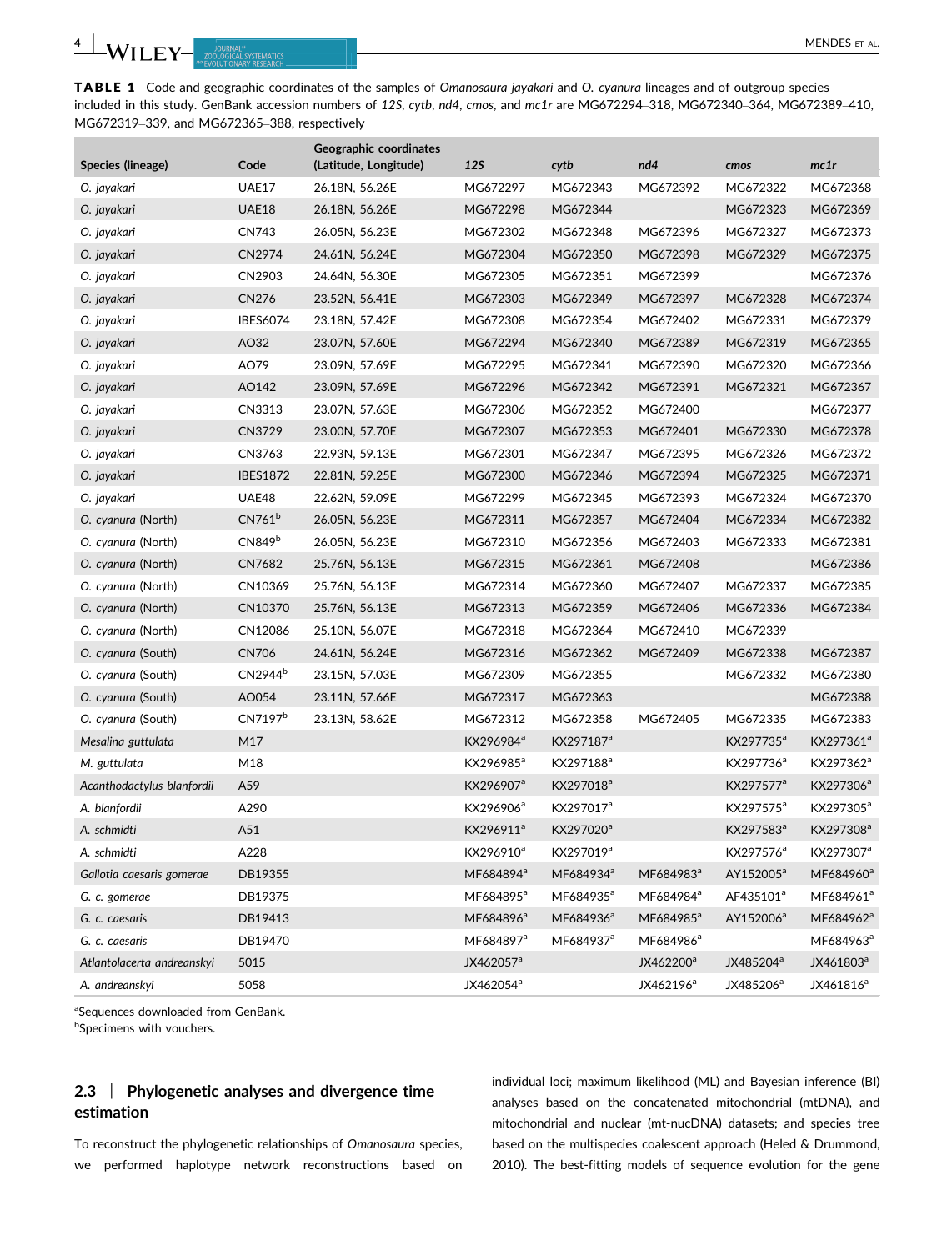partition and phased nuclear sequences were inferred with jMO-DELTEST 2.1.7 (Posada, 2008) under the corrected Akaike information criterion.

Haplotype networks were performed for the concatenated mtDNA genes and for the phased nucDNA genes cmos and mc1r using only full-length sequences. The haplotype reconstruction for cmos and mc1r was performed in PHASE 2.1 (Stephens & Scheet, 2005; Stephens, Smith, & Donnelly, 2001). The input files were converted in SEQPHASE (Flot, 2010; available at [http://seqphase.](http://seqphase.mpg.de/seqphase/) [mpg.de/seqphase/](http://seqphase.mpg.de/seqphase/)). PHASE was run three times with 100 iterations, phase probability of 70%, and remaining settings by default. Haplotype networks were inferred with median-joining algorithm in the software NETWORK 5.0.0.0. (available at [http://www.fluxus-enginee](http://www.fluxus-engineering.com/sharenet.htm) [ring.com/sharenet.htm](http://www.fluxus-engineering.com/sharenet.htm)), with default parameters.

Maximum likelihood analyses were performed with RAxML 7.4.2 (Stamatakis, 2006), using the graphical front-end RaxML GUI 1.3 (Silvestro & Michalak, 2012). ML searches were conducted with 10 random addition replicates using the GTR+G model of evolution with parameters estimated independently for each gene partition. To assess the node support, we performed 1,000 nonparametric bootstrap replicates.

Currently, no fossils of Omanosaura are known, preventing the use of internal calibration points to directly estimate the divergence time within the genus. Therefore, we used two strategies to estimate cladogenetic events within Omanosaura based on previous estimates on lacertid lizards by Carranza and Arnold (2012): (i) We applied the rate of evolution of 12S and cytb estimated by Carranza and Arnold (2012) based on seven biogeographic calibration points; and (ii) we calibrated our tree by applying directly the node prior for the split between Gallotia caesaris caesaris and G. c. gomerae used in Carranza and Arnold (2012) (Table 1). This allowed consistency of time estimates using priors on rates versus nodes (i.e., secondary versus primary calibrations) and including or excluding the biogeographic calibration centered on the Messinian salinity crisis event, which has been recently criticized (Hewitt, 2011; Mendes, Harris, Carranza, & Salvi, 2017). The BI and the divergence time estimation were performed in BEAST 1.8.0. (Drummond & Rambaut, 2007). We implemented the relaxed uncorrelated lognormal clock model for all genes because it overcomes the hard assumptions of the strict clock. We built the input file with evolutionary models, tree priors, and Markov Chain Monte Carlo (MCMC) options using the BEAUTi utility included in the BEAST package. Models and prior specifications applied were as follows (otherwise by default): Nucleotide substitution and clock models were unlinked; models of nucleotide substitution as specified in Table 2; relaxed uncorrelated lognormal clock for all genes; Yule process of speciation; random starting tree; base substitution Uniform (0, 100); alpha Uniform (0, 10); ucld.mean of 12S Normal (initial: 0.00553, mean: 0.00553, stdev: 0.00128); ucld.mean of cytb Normal (initial: 0.0164, mean: 0.0164, stdev: 0.00317); clock rate of nd4, cmos and mc1r Uniform (0, 0.25); and operator kappa (2.0). The xml file was manually modified to set "Ambiguities = true" for the nuclear partitions to allow a full account of nuclear polymorphisms during phylogeny estimation. BEAST was run three times, with 100 million generations, sampling every 10,000 generations. The use of the Yule process of speciation prior requires only one sequence per species, whereas our concatenated alignments contained multiple samples per species. Therefore, to investigate the sensitivity of our estimates to the choice of tree prior, we performed an additional run applying the same settings as above but using only one representative sequence for each species.

In addition, we inferred a phylogeny using the species tree approach implemented in the \*BEAST extension of the BEAST software because we found evidence for three evolutionary independent lineages (which were defined as "species" in \*BEAST) within Omanosaura taxa analyzed (O. jayakari, O. cyanura North lineage, and O. cyanura South lineage, see Results). We used the mtDNA sequences and the phased alignments of the nuclear genes and their relative models of nucleotide evolution (Table 2). The settings applied in \*BEAST for the species tree reconstruction were similar to the concatenated BEAST analyses, except the tree model of the mitochondrial genes 12S, cytb, and nd4 was linked, as these genes are genetically linked. To calibrate the species tree, we applied the 12S and cytb substitution rates estimated by Carranza and Arnold (2012), as in the concatenated BEAST analysis. \*BEAST was run three times with 200 million generations, sampling every 20,000 generations. All BEAST runs were performed on the CIPRES Science Gateway 3.3 (Miller, Pfeiffer, & Schwartz, 2010, at [http://](http://www.phylo.org/) [www.phylo.org/](http://www.phylo.org/)). Results were analyzed in TRACER 1.6 (Rambaut & Drummond, 2007), applying a 10% burn-in, to check for convergence and to ensure that all ESS parameters were higher than 200, as recommended in the software manual. LOGCOMBINER and

TABLE 2 Length of the alignment and of the amplicons, in base pairs, models of nucleotide substitution, number of intra- and interspecific variable positions (Var. pos), parsimony informative sites (Pars. Inf) for each gene fragment used in this study

|      | Length    |                 | Model           |               | Var. pos.                     |                         |                                |           |
|------|-----------|-----------------|-----------------|---------------|-------------------------------|-------------------------|--------------------------------|-----------|
| Gene | Alignment | <b>Amplicon</b> | <b>Unphased</b> | <b>Phased</b> | <b>Omanosaura</b><br>jayakari | Var. pos.<br>O. cyanura | Var. pos.<br><b>Omanosaura</b> | Pars. Inf |
| 12S  | 387       | 435             | GTR+I           |               |                               | 27                      | 47                             | 41        |
| cytb | 425       | 460             | GTR+I           |               | 8                             | 76                      | 103                            | 93        |
| nd4  | 851       | 900             | $GTR + G$       |               | 12                            | 120                     | 185                            | 144       |
| cmos | 353       | 390             | <b>HKY</b>      | <b>TN93</b>   |                               | $\mathbf{A}$            | 3                              | 2         |
| mc1r | 629       | 690             | $HKY+I$         | $HKY+I$       | 3                             |                         | 12                             | 8         |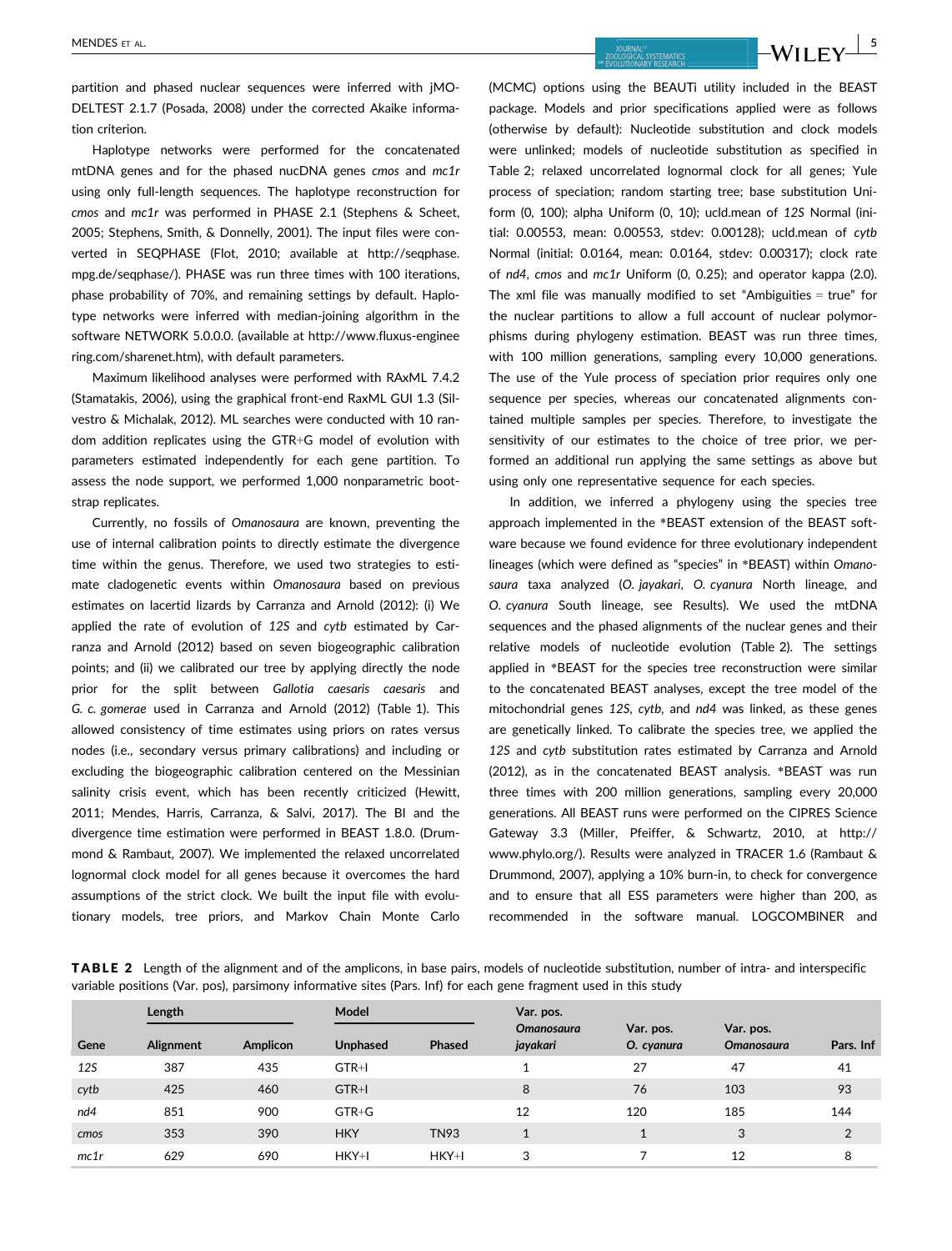

FIGURE 2 Bayesian tree topology of Omanosaura inferred using mtDNA (12S, cytb, and nd4) and nucDNA (cmos and mc1r) sequences. Bayesian posterior probability (left) and maximum likelihood bootstrap support (right) values are represented above nodes. Age estimates are represented below the relevant nodes and include the mean and, between brackets, the HPD 95% confidence interval (in million years). Photographs of O. jayakari by Salvador Carranza and of O. cyanura by Roberto Sindaco

TREEANNOTATOR (both included in the BEAST package) were used to calculate the maximum clade credibility (MCC) tree summarizing the posterior distribution of tree topologies and branch lengths. All trees were visualized in FIGTREE 1.4 (available at [http://tree.bio.e](http://tree.bio.ed.ac.uk/software/figtree/) [d.ac.uk/software/figtree/](http://tree.bio.ed.ac.uk/software/figtree/)).

# 3 | RESULTS

A total of 117 new sequences of Omanosaura were generated and deposited in GenBank; the accession numbers are reported in Table 1. The concatenated mt-nucDNA alignment of Omanosaura was



FIGURE 3 Species tree of Omanosaura lizards inferred from mitochondrial (12S,  $cytb$ , and  $nd4$ ) and nuclear (cmos and  $mc1r$ ) sequences using the multispecies coalescent approach. Bayesian posterior probabilities are represented above nodes, and the age estimates are represented below nodes and include the mean and, between brackets, the HPD 95% confidence interval (in million years)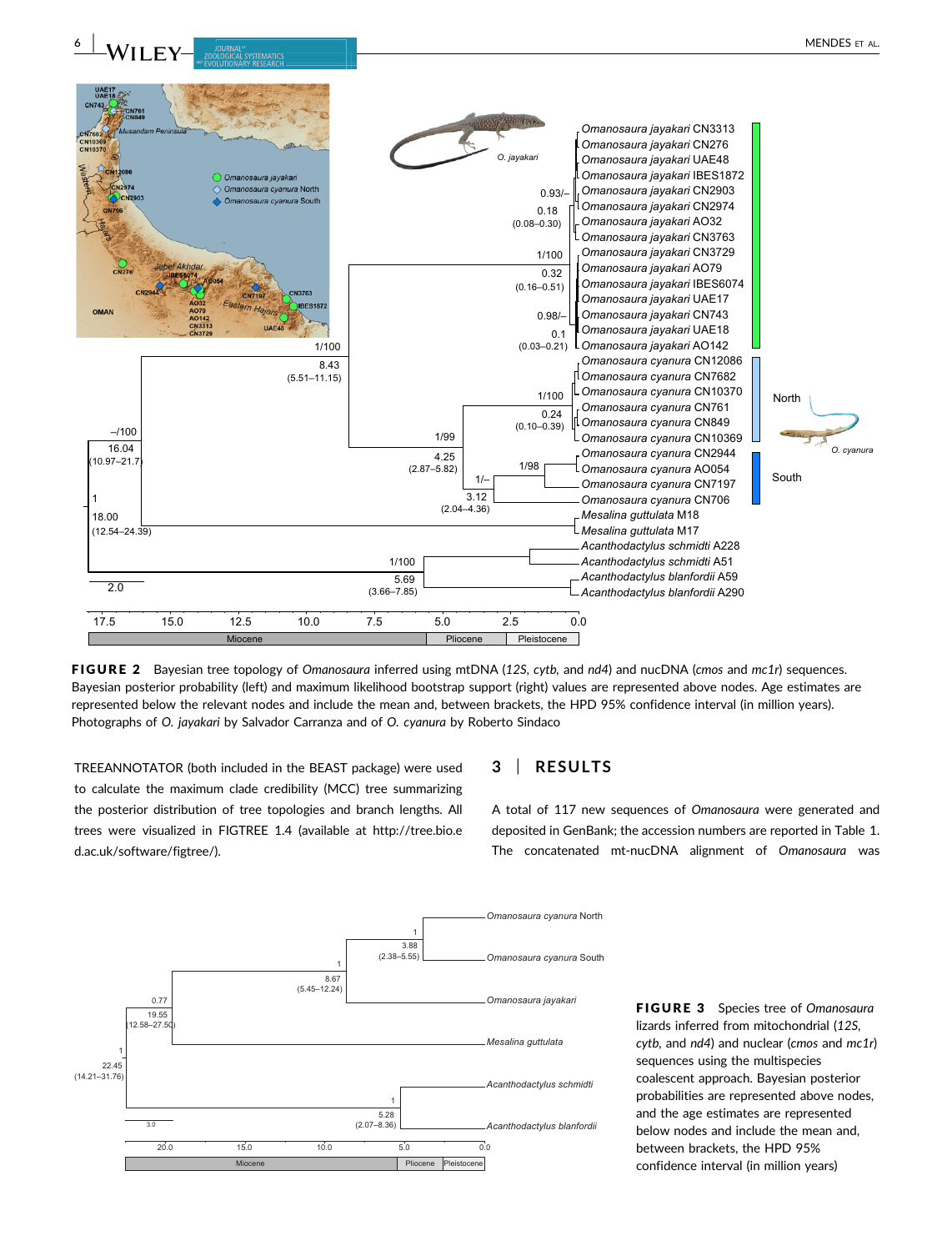MENDES ET AL. **1998**<br><u>MENDES ET AL. **1999 - 1999 - 1999 - 1999 - 1999 - 1999 - 1999 - 1999 - 1999 - 1999 - 1999 - 1999 - 1999 - 1999 - 1999 - 1999 - 1999 - 1999 - 1999 - 1999 - 1999 - 1999 - 1999 - 1999 - 1999 - 1999 - 199</u>** 

2,648 bp long. The phi test did not find statistically significant evidence for recombination in the nuclear gene fragments ( $p > .05$ ). The length of each gene fragment is reported in Table 2, along with the number of variable positions between and within Omanosaura species.

## 3.1 | Phylogenetic relationships within Omanosaura

The phylogenetic relationships inferred by the ML, BI, and species tree analyses are similar and present overall high levels of bootstrap support (BS) and Bayesian posterior probabilities (BPP) (Figures 2, 3, S1 and S2). The age estimates based on the substitution rates were similar between the concatenated BI tree (Figure 2) and the species tree (Figure 3) and are in agreement with the estimates obtained using the split between G. c. caesaris and G. c. gomerae as calibration (Figure S3); thus, we will refer only to the estimates of the concatenated BI tree (Figure 2). The Two Omanosaura species, O. jayakari and O. cyanura, are reciprocally monophyletic (BPP =  $1$ , BS =  $100$ ; Figures 2 and 3), and the results from the time-calibrated tree (Figures 2, 3 and S3) indicate that they diverged around 8.4 million years ago (Ma) (95% HPD: 5.51–11.15). Omanosaura jayakari presents low levels of genetic diversity, with two very recent clades, recovered only in the BI analyses. On the other hand, O. cyanura presents two highly divergent lineages (p-distance: 12S: 5%, cytb: 12%, nd4: 9%; Table 3) that are strictly associated with the geographic distribution of the samples (Figures 1 and 2). One lineage is distributed in the northern Hajar Mountains, O. cyanura North; and the second lineage is distributed in the remaining range of the Hajar Mountains, O. cyanura South. The divergence time between the two O. cyanura lineages is estimated at 4.25 Ma (95% HPD: 2.87–5.82). The northern lineage of O. cyanura presents low levels of genetic diversity, with diversification starting recently at 0.24 Ma (95% HPD: 0.10–0.41), while the southern lineage presents higher levels of diversity, with deeper intralineage divergence starting around 3.12 Ma (95% HPD: 2.04–4.36).

The same phylogenetic structure was recovered by the network analyses (Figures 4 and 5). The mtDNA network recovered the same clades described in the BI analyses (Figures 2, 4 and S2): the O. jayakari clade (showing low intra-clade differentiation) and the two lineages of O. cyanura (Figure 4). The same clades are also recovered by the two nuclear networks, with a sharp pattern of no allele sharing between species and between O. cyanura lineages. In particular, the nuclear gene cmos presents four unique haplotypes, each separated from neighboring haplotypes by one mutational step. The two lineages of O. cyanura have one private haplotype each,

TABLE 3 Genetic pairwise p-distance values (d), range (minimum and maximum values), and standard error (SE) between and within Omanosaura jayakari and O. cyanura lineages for the mitochondrial genes 12S, cytb, and nd4

|                                   |                        | <b>12S</b>             |           |                | cytb                    |           |           | nd4                     |           |  |
|-----------------------------------|------------------------|------------------------|-----------|----------------|-------------------------|-----------|-----------|-------------------------|-----------|--|
| Between groups                    |                        | days (min–max)         |           | <b>SE</b>      | days (min–max)          |           | <b>SE</b> | days (min-max)          | <b>SE</b> |  |
| O. jayakari-O. cyanura North      |                        | $0.085(0.081 - 0.090)$ |           | 0.014          | $0.166$ (0.158-0.170)   |           | 0.017     | $0.155(0.148 - 0.177)$  | 0.014     |  |
| O. jayakari-O. cyanura South      |                        | $0.085(0.081 - 0.092)$ |           | 0.012          | $0.153(0.148 - 0.160)$  |           | 0.017     | $0.148(0.143 - 0.161)$  | 0.011     |  |
| O. cyanura North-O. cyanura South |                        | $0.052$ (0.047-0.060)  |           | 0.009          | $0.124(0.0 - 0.141)$    |           | 0.015     | $0.094(0.0 - 0.112)$    | 0.009     |  |
|                                   | <b>12S</b>             |                        |           | cytb           |                         |           |           | nd4                     |           |  |
| <b>Within groups</b>              | days (min-max)         |                        | <b>SE</b> | days (min-max) |                         | <b>SE</b> |           | days (min-max)          | <b>SE</b> |  |
| O. jayakari                       | $0.0014(0.0-0.003)$    |                        | 0.0014    |                | $0.0028$ (0.0-0.0070)   | 0.0009    |           | $0.0059$ (0.0-0.011)    | 0.0018    |  |
| O. cyanura North                  | $0.0(0.0-0.0)$         |                        | 0.0       |                | $0.0050$ (0.0-0.0090)   | 0.0023    |           | $0.004(0.0 - 0.007)$    | 0.0015    |  |
| O. cyanura South                  | $0.0201(0.0 - 0.0340)$ |                        | 0.005     |                | $0.0635(0.002 - 0.096)$ | 0.0078    |           | $0.0989$ (0.0989-0.099) | 0.0101    |  |

*mtDNA*

FIGURE 4 Median-joining haplotype networks for Omanosaura species inferred from concatenated mtDNA (12S, cytb and nd4). Circles represent different haplotypes, and the size is proportional to sample frequency. Small diamonds represent median vectors. Mutations are represented by white circles or by two black bars with a number next to the line indicating mutational steps

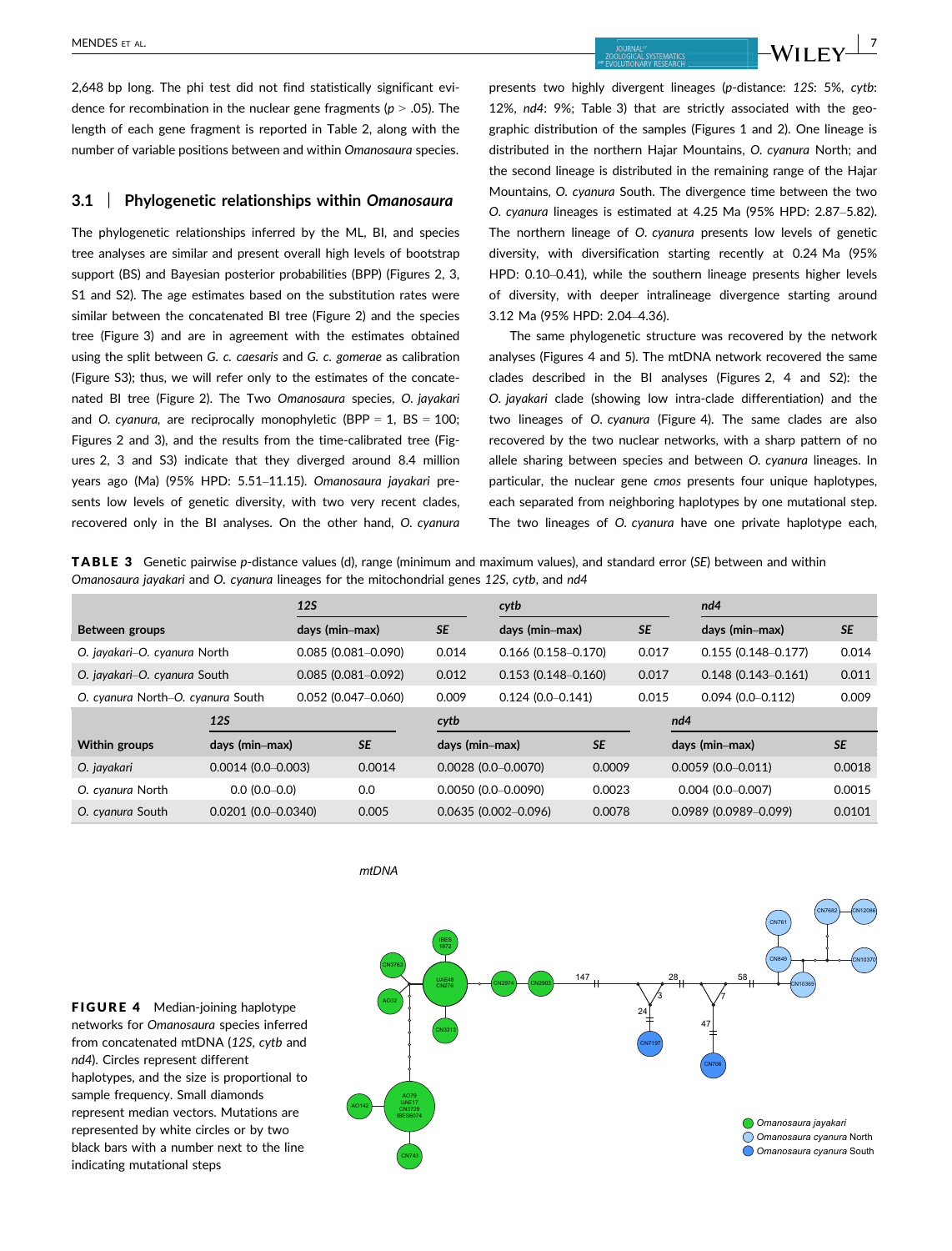

FIGURE 5 Median-joining haplotype networks for Omanosaura species inferred from nucDNA cmos and mc1r. Circles represent different haplotypes, and the size is proportional to sample frequency. Alleles are represented by the letters "a" and "b" after the sample code. Small diamonds represent median vectors, and mutations are represented by white circles

and the remaining two haplotypes are found in O. jayakari (Figure 5). The mc1r is more variable and presents 10 unique haplotypes, with a shallow level of diversity within O. jayakari, with four neighboring haplotypes separated by one mutation. The two lineages of O. cyanura, North and South, are recovered with three mutational steps between them and three haplotypes each (Figure 5).

# 4 | DISCUSSION

Our molecular assessment provides a clear phylogenetic and biogeographic pattern for the two Omanosaura species and allows the identification of a sharp intraspecific partition of the observed genetic diversity within O. cyanura. Overall, inter- and intraspecific phylogenetic patterns are congruent between mtDNA and nucDNA, highlighting the importance of including fast-evolving nuclear genes to obtain a robust multilocus phylogeography below the genus level, in this case within Omanosaura.

The divergence time between the two Omanosaura species estimated in this study, approximately 8 Ma, is much more recent than the estimated 35 Ma from a recent squamate timetree by Zheng and Wiens (2016). Such difference is not limited to this study and seems to present a general discordance between divergence time estimates obtained in the squamate timetree and in studies focused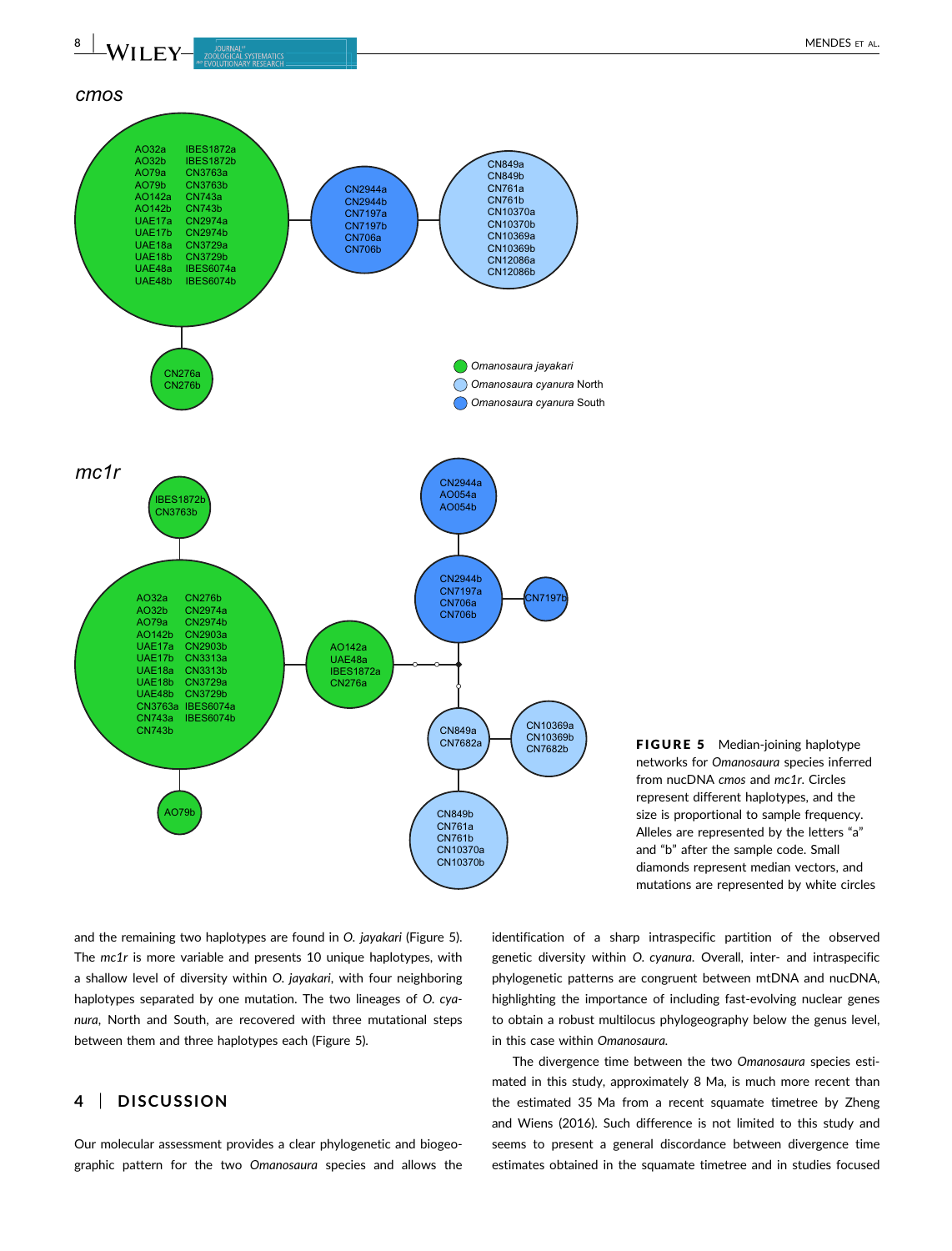on terminal groups of squamates such as lacertids (Kapli et al., 2015; Mendes et al., 2016; Tamar, Carranza et al., 2016), amphisbaenians (Albert, Zardoya, & Garcia-Paris, 2007; Sampaio, Harris, Perera, & Salvi, 2014), geckos (Carranza & Arnold, 2012; Gamble et al., 2011; Šmíd et al., 2013), skinks (Carranza, Arnold, Geniez, Roca, & Mateo, 2008; Pereira & Schrago, 2017), and snakes (Chen, Lemmon, Lemmon, Pyron, & Burbrink, 2017; Daza, Smith, Páez, & Parkinson, 2009). This discordance might be attributed to the differences in the calibration methods—fossils of higher taxa in Zheng and Wiens (2016) versus calibration based on rates or recent nodes in other studies. It might also be caused by the methodological approximations in phylogenetic and divergence time estimates required by analyses with thousands of taxa as the supermatrix approach applied by Zheng and Wiens (2016) (see Mendes et al. (2016) for a comparison between phylogenetic estimates based on the supermatrix and the multispecies coalescent approaches in lacertids). The tendency to overestimates of divergence times by Zheng and Wiens (2016) is exemplified by the observation that, according to their study, the divergence within the endemic Canary Islands' Gallotia is older than the appearance of the Canary Islands.

Despite sharing the distribution range and being found in sympatry, the two morphologically distinct species of Omanosaura present contrasting levels of intraspecific genetic differentiation (Figures 2, 4 and 5, Table 3) both in the mtDNA (Figures 2, 4 and S2, Table 3) and in the nucDNA genes cmos and mc1r (Figures 2 and 5). The much larger and robust O. jayakari presents fairly homogeneous low levels of genetic variation across its distribution range, with two very recent clades recovered by the mtDNA data, which diverged by the end of the Middle Pleistocene, around 0.3 Ma. Such low levels of genetic diversity could tentatively be related to the body size and the ecology of O. jayakari (e.g., Gaston & Blackburn, 1996; Meiri, 2008). The relatively large size of these lizards, together with a generalist feeding and habitat traits (Gardner, 2013), may confer them with a higher dispersal ability, hence making them less susceptible to mild historic climatic variation and thus to structure in distinct phylogeographic groups. In contrast, the small and delicately built O. cyanura presents two very well differentiated lineages that diverged in the Pliocene, more than 4.25 Ma. The mtDNA genetic distance between O. cyanura lineages is very high (12S: 5%, cytb: 12%, nd4: 9%; Table 3). Similar levels of genetic distances have been reported within the Eremiadini species Acanthodactylus schreiberi (12S and cytb; Tamar, Carranza, Sindaco, Moravec, & Meiri, 2014), which is considered a species complex. Unfortunately, there are not sufficient museum vouchers or photographical material to properly assess morphological differentiation between the two O. cyanura lineages, especially from the southern lineage. The inclusion of a genetic sample from the type locality in Wadi Shawkah, UAE (see Figure 1; Arnold, 1972), shows that the holotype of O. cyanura is likely to belong to the northern lineage. Both paratypes fall within the distribution range of the northern lineage, one (BM1972.710) is from Wadi Qidah (Qadah in GoogleEarth), near Qasab (26.18N 56.22E), and the other (BM1971.1292) is from Wadi Siji, near Masafi (25.31N 56.15E). Although the paratypes could not be genetically assigned to

MENDES ET AL. | 9

any of the two lineages, their distribution indicates that, similar to the holotype, they belong to the northern lineage of O. cyanura. Therefore, in a future taxonomical assessment of this species, the northern lineage would retain the name O. cyanura. However, in order to perform an integrative and comprehensive taxonomic assessment of this species, it will be necessary to collect additional morphological and ecological data across the distribution range of O. cyanura in the Hajar Mountains, including other areas within the geographic gap between the two lineages.

The distribution of the two lineages of O. cyanura presents a clear geographic association with different regions within the Hajar Mountains, with a lineage mostly restricted to the northernmost part of the Hajar Mountains and a southern lineage occurring in the remaining part of the western Hajars, the Jebel Akhdar, and the eastern Hajars (Figure 2). The northern lineage shows little genetic structure, with a very recent diversification starting around 0.24 Ma, whereas the southern lineage shows higher levels of genetic diversity, with an ancient split (3.12 Ma) between the northernmost sample (CN706) of the southern lineage and the samples located in the Jebel Akhdar and the eastern Hajars (Figure 2). The inclusion of more samples between these sublineages of the southern O. cyanura lineage would allow to better locate the geographic break between them.

The main phylogeographic partition between the different lineages observed within O. cyanura strictly matches the biogeographic pattern recovered by previous studies on reptiles of the genera Asaccus (Carranza et al., 2016; Simó-Riudalbas, Tarroso, et al., 2017), Trachydactylus (de Pous et al., 2016), and Ptyodactylus (Metallinou et al., 2015; Simó-Riudalbas, Metallinou, et al., 2017). Historically, knowledge of biodiversity patterns was not equally distributed across the Hajar Mountains. The Jebel Akhdar, which includes the highest peaks in the Hajar Mountains, and the eastern Hajars have received more scientific attention over the last decades and have recently been shown to be areas with maximum genetic diversity for the reptile genera Asaccus (Simó-Riudalbas, Tarroso, et al., 2017), Hemidactylus (Carranza & Arnold, 2012), Pristurus Rüppell, 1835 (Badiane et al., 2014), and Trachydactylus (de Pous et al., 2016). Comparatively, less research effort has been devoted to the northernmost part of the Hajar Mountains and especially to the Musandam Peninsula until very recently, when the discovery of high genetic diversity and new species of other reptile genera such as Ptyodactylus (Metallinou et al., 2015; Simó-Riudalbas, Metallinou, et al., 2017) and Asaccus (Carranza et al., 2016) highlighted this area as a hot spot of diversity within the Hajar Mountains. The processes that have shaped the distribution patterns of taxa in the Hajar Mountains remain unclear, although a relation with geological and climatic events could be suggested. The Hajar Mountains have had a complex geological history dating back to 300 Ma, but the uplift into a mountain range started around 30 Ma with the opening of the Gulf of Aden (Bosworth, Huchon, & McClay, 2005; Glennie, 2006; Laughton, 1966), and it probably rose to a high mountain range in the last 4–6 Ma, during an intense plate tectonic phase that affected Oman (Glennie, 2006). The diversification of the Omanosaura species might have been influenced by the uplift of the mountain range,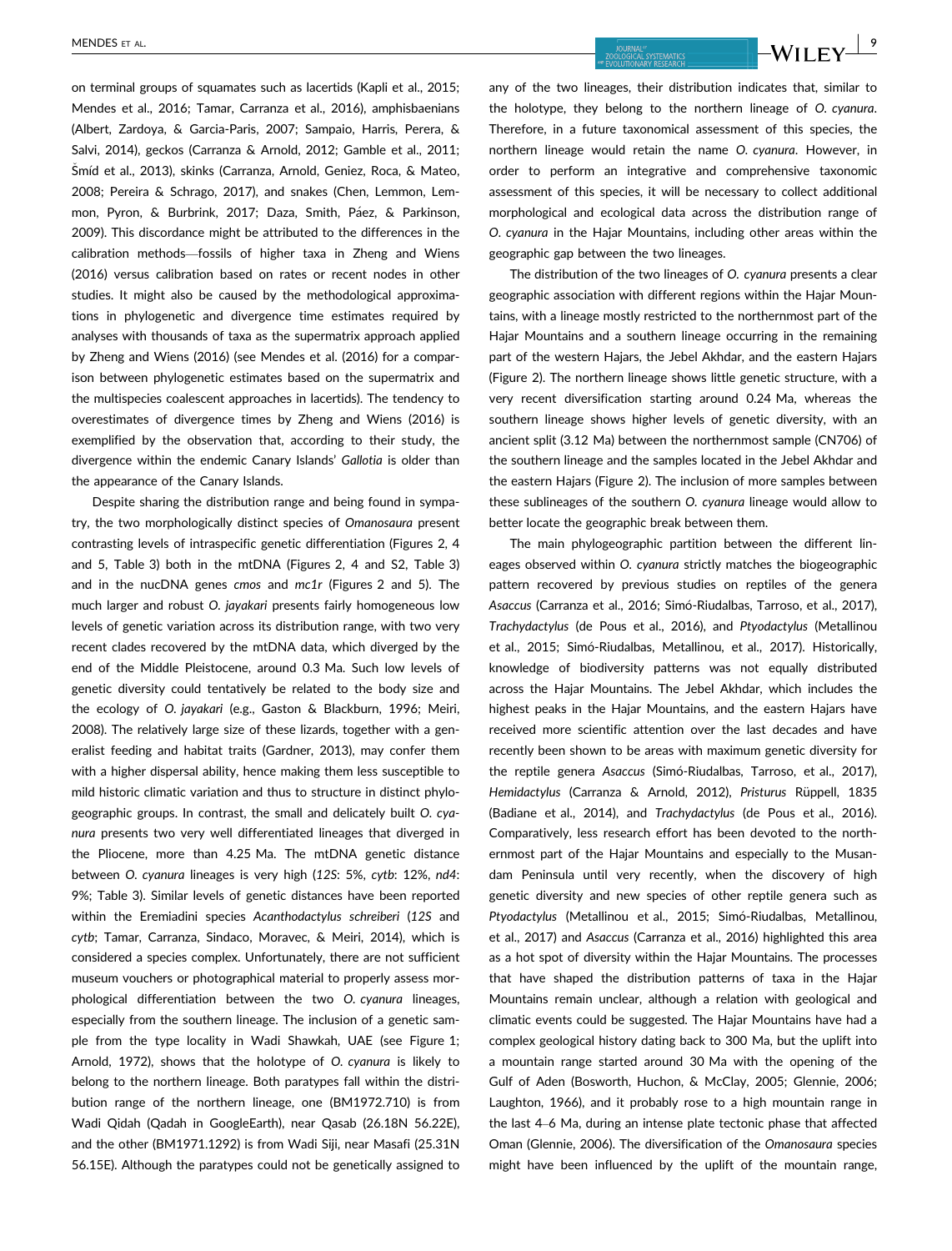10 | MENDES ET AL. **INVESTIGATION COURNAL INCLUSION COURNEY COURNEY COURNEY COURNEY COURNEY COURNEY COURNEY COURNEY COURNEY COURNEY COURNEY COURNEY COURNEY COURNEY COURNEY COURNEY COURNEY COURNEY COURNEY COURNEY COURNEY** 

particularly the divergence between the two O. cyanura lineages, which seems to coincide with the most recent part of the final uplift of these mountains, around 4 Ma. Climatic events might also have influenced the diversification of Omanosaura lineages, as the high elevation areas of the Hajar Mountains, which harbor the highest levels of genetic diversity of O. cyanura among many other taxa the Musandam Peninsula and the Jebel Akhdar massif—could have acted as refuge and center of diversification for these reptile groups during periods of climatic changes.

The distribution of the two Omanosaura species as currently assessed by the IUCN Red List of Threatened Species (Soorae, Wilms, & Al Rasbi, 2012) is more restricted than our sampling locations and records for Omanosaura shown by Gardner (2013) and Carranza et al. (2018) (O. cyanura CN706 and O. jayakari UAE17, UAE18, CN743 and CN276; Figure 1), and reflect record gaps, rather than the true absence (Gardner, 2013). This can be associated with (i) the low number of expeditions to the Hajar Mountains until very recently and the inaccessibility of some of the areas, (ii) the lack of scientific attention given to this genus, and also (iii) with the general elusive nature of O. cyanura, which makes it particularly difficult to see and capture. Further studies are needed to complete the diversity inventory of this region and to better understand the association of the current biodiversity patterns with past geologic and climatic events. Finally, the results of this study highlight the importance of biodiversity assessments in mountainous regions characterized by high endemicity but which are difficult to access.

#### 5 | ACKNOWLEDGEMENTS

We wish to thank Marc Simó-Riudalbas, Margarita Metallinou, Jiri Smíd, Raquel Vasconcelos, Roberto Sindaco, Sithum Jayasinghe, Philip de Pous, Fèlix Amat, Ali Alghafri, Sultan Khalifa, and Hamed Al Furkani for assisting in sample collection in the field. We acknowledge special thanks to Saleh Al Saadi, Mohammed Al Shariani, Ali Al Kiyumi, Mohammed Abdullah Al Maharmi, and the other members of the Nature Conservation Department of the Ministry of Environment and Climate, Sultanate of Oman and to His Highness Sheikh Dr. Sultan bin Mohammed Al Qasimi, Supreme Council Member, and Ruler of Sharjah and Ms. Hana Al Suwaidi (Chairperson of the Environment and Protected Areas Authority, Sharjah) for their help and support. Specimens were collected and manipulated with the authorization and under control and permission of the governments of Oman (Ministry of Environment and Climate Affairs, MECA) and the United Arab Emirates (Environment and Protected Areas Authority, Government of Sharjah). Specimens were captured and processed following the guidelines and protocols stated in the collecting permits and agreements obtained from the competent authorities (see References below). Members of the government supervised collecting activities. All efforts were made to minimize animal suffering. All the necessary collecting and export permits for this study in Oman were issued by the Nature Conservation Department of the Ministry of Environment and Climate Affairs, Oman (Refs: 08/2005; 16/2008; 38/2010; 12/2011; 13/2013; 21/2013), and the research in the United Arab Emirates was carried out under the supervision and permission of the Environment and Protected Areas Authority, Government of Sharjah. JM and DJH are supported by the Fundação para a Ciencia e a Tecnologia (FCT, Portugal): JM, doctoral grant ^ SFRH/BD/81528/2011; DJH IF contract 01627/2014. DS is currently supported by the program "Rita Levi Montalcini" for the recruitment of young researchers at the University of L'Aquila. SC was supported by the Ministerio de Economía y Competitividad, Spain (co-funded by FEDER), under grant number CGL2015-70390- P; Ministry of Environment and Climate Affairs under Grant number 22412027; Secretaria d'Universitats i Recerca del Departament d'Economia i Coneixement de la Generalitat de Catalunya under grant number 2014-SGR-1532.

#### ORCID

Joana Mendes **D** http://orcid.org/0000-0003-2936-971X Daniele Salvi http://orcid.org/0000-0002-3804-2690 Salvador Carranza<sup>D</sup> http://orcid.org/0000-0002-5378-3008

#### **REFERENCES**

- Albert, E. M., Zardoya, R., & Garcia-Paris, M. (2007). Phylogeographical and speciation patterns in subterranean worm lizards of the genus Blanus (Amphisbaenia: Blanidae). Molecular Ecology, 16, 1519–1531. <https://doi.org/10.1111/j.1365-294X.2007.03248.x>
- Arnold, E. N. (1972). Lizards with northern affinities from the mountains of Oman. Zoologische Mededelingen, 47, 111–128.
- Arnold, E. N. (1973). Relationships of the Palaearctic lizards assigned to the genera Lacerta, Algyroides and Psammodromus (Reptilia: Lacertidae). Bulletin of the British Museum, 25, 289–366.
- Arnold, E. N. (2009). Relationships, evolution and biogeography of Semaphore geckos, Pristurus (Squamata, Sphaerodactylidae) based on morphology. Zootaxa, 2060, 1–21.
- Arnold, E. N., Arribas, O., & Carranza, S. (2007). Systematics of the Palaearctic and Oriental lizard tribe Lacertini (Squamata: Lacertidae: Lacertinae), with descriptions of eight new genera. Magnolia Press. Zootaxa, 1430, 1–86.
- Babocsay, G. (2004). A new species of saw-scaled viper of the Echis coloratus complex (Ophidia: Viperidae) from Oman, Eastern Arabia. Systematics and Biodiversity, 1, 503–514. [https://doi.org/10.1017/](https://doi.org/10.1017/S1477200003001294) [S1477200003001294](https://doi.org/10.1017/S1477200003001294)
- Badiane, A., Garcia-Porta, J., Červenka, J., Kratochvíl, L., Sindaco, R., Robinson, M. D., ... Carranza, S. (2014). Phylogenetic relationships of Semaphore geckos (Squamata: Sphaerodactylidae: Pristurus) with an assessment of the taxonomy of Pristurus rupestris. Zootaxa, 3835, 33– 58.<https://doi.org/10.11646/zootaxa.3835.1.2>
- Barata, M., Carranza, S., & Harris, D. (2012). Extreme genetic diversity in the lizard Atlantolacerta andreanskyi (Werner, 1929): A montane cryptic species complex. BMC Evolutionary Biology, 12, 167. [https://doi.](https://doi.org/10.1186/1471-2148-12-167) [org/10.1186/1471-2148-12-167](https://doi.org/10.1186/1471-2148-12-167)
- Bosworth, W., Huchon, P., & McClay, K. (2005). The Red Sea and Gulf of Aden Basins. Journal of African Earth Sciences, 43, 334–378. [https://d](https://doi.org/10.1016/j.jafrearsci.2005.07.020) [oi.org/10.1016/j.jafrearsci.2005.07.020](https://doi.org/10.1016/j.jafrearsci.2005.07.020)
- Boulenger, G. Α. (1887). Catalogue of the lizards in the British Museum (Natural History). Vol 3, 2nd ed. London, UK: British Museum Natural History.
- Brito, J. C., Godinho, R., Martínez-Freiría, F., Pleguezuelos, J. M., Rebelo, H., Santos, X., ... Carranza, S. (2014). Unravelling biodiversity,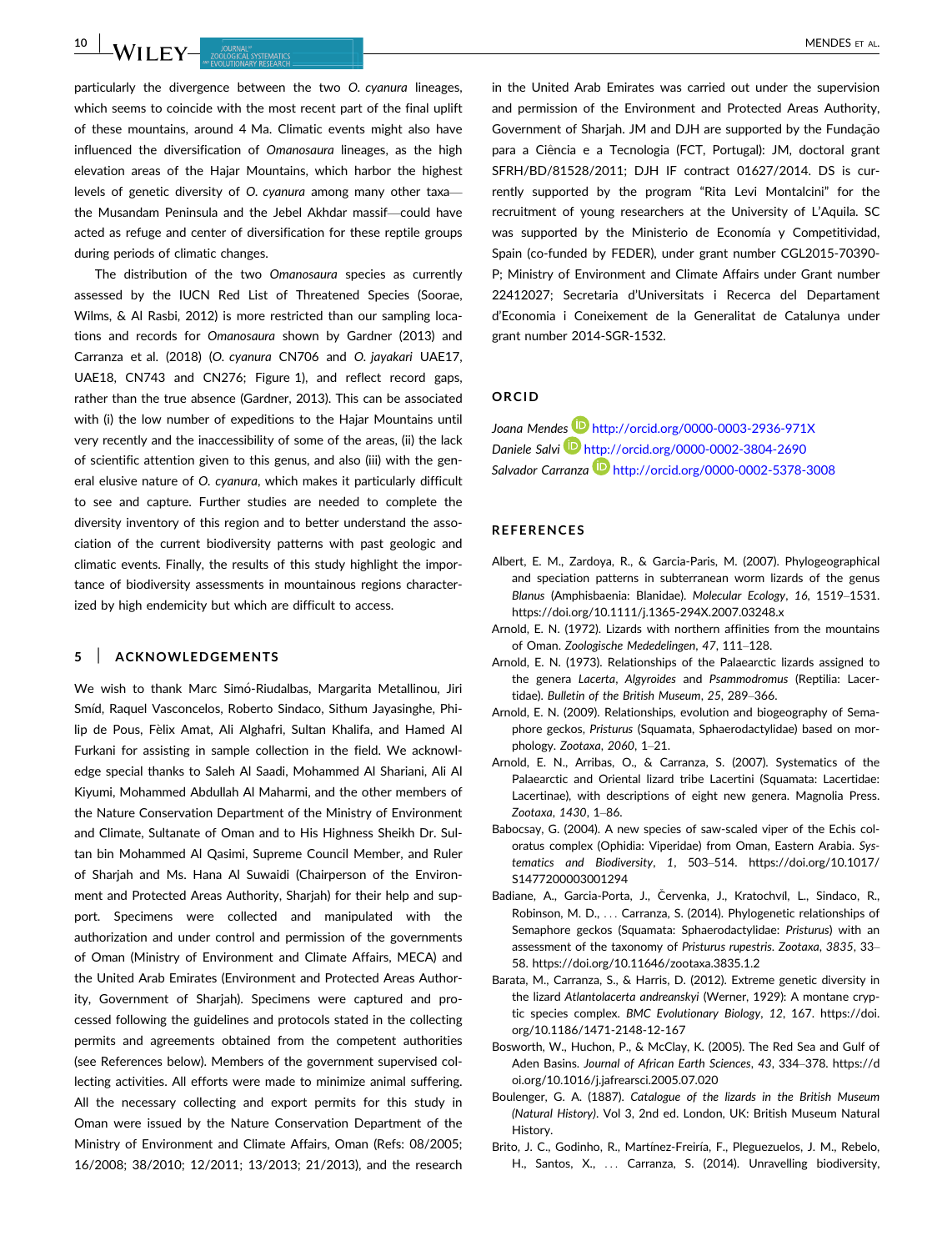evolution and threats to conservation in the SaharaSahel. Biological Reviews, 89, 215–231.<https://doi.org/10.1111/brv.12049>

- Bruen, T. C., Philippe, H., & Bryant, D. (2006). A simple and robust statistical test for detecting the presence of recombination. Genetics, 172, 2665–2681.<https://doi.org/10.1534/genetics.105.048975>
- Carranza, S., & Arnold, E. N. (2012). A review of the geckos of the genus Hemidactylus (Squamata: Gekkonidae) from Oman based on morphology, mitochondrial and nuclear data, with descriptions of eight new species. Magnolia Press. Zootaxa, 95, 1–95.
- Carranza, S., Arnold, E. N., Geniez, P., Roca, J., & Mateo, J. A. (2008). Radiation, multiple dispersal and parallelism in the skinks, Chalcides and Sphenops (Squamata: Scincidae), with comments on Scincus and Scincopus and the age of the Sahara Desert. Molecular Phylogenetics and Evolution, 46, 1071–1094. [https://doi.org/10.1016/j.ympev.2007.](https://doi.org/10.1016/j.ympev.2007.11.018) [11.018](https://doi.org/10.1016/j.ympev.2007.11.018)
- Carranza, S., Simó-Riudalbas, M., Jayasinghe, S., Wilms, T., & Els, J. (2016). Microendemicity in the northern Hajar Mountains of Oman and the United Arab Emirates with the description of two new species of geckos of the genus Asaccus (Squamata: Phyllodactylidae). PeerJ, 4, e2371.<https://doi.org/10.7717/peerj.2371>
- Carranza, S., Xipell, M., Tarroso, P., Gardner, D., Arnold, E. N., Robinson, M. D., ... Al Akhzami, S. N. (2018). Diversity, distribution and conservation of the terrestrial reptiles of Oman (Sauropsida, Squamata). PLoS One, in press.
- Chen, X., Lemmon, A. R., Lemmon, E. M., Pyron, R. A., & Burbrink, F. T. (2017). Using phylogenomics to understand the link between biogeographic origins and regional diversification in ratsnakes. Molecular Phylogenetics and Evolution, 111, 206–218. [https://doi.org/10.1016/j.](https://doi.org/10.1016/j.ympev.2017.03.017) [ympev.2017.03.017](https://doi.org/10.1016/j.ympev.2017.03.017)
- Daza, J. M., Smith, E. N., Páez, V. P., & Parkinson, C. L. (2009). Complex evolution in the Neotropics: The origin and diversification of the widespread genus Leptodeira (Serpentes: Colubridae). Molecular Phylogenetics and Evolution, 53, 653–667. [https://doi.org/10.1016/j.ympev.](https://doi.org/10.1016/j.ympev.2009.07.022) [2009.07.022](https://doi.org/10.1016/j.ympev.2009.07.022)
- Drummond, A. J., & Rambaut, A. (2007). BEAST: Bayesian evolutionary analysis by sampling trees. BMC Evolutionary Biology, 7, 214. <https://doi.org/10.1186/1471-2148-7-214>
- Edgar, R. C. (2004). MUSCLE: Multiple sequence alignment with high accuracy and high throughput. Nucleic Acids Research, 32, 1792– 1797.<https://doi.org/10.1093/nar/gkh340>
- Edgell, H. S. (2006). Arabian deserts: Nature, origin and evolution. Dordrecht, the Netherlands: Springer. [https://doi.org/10.1007/1-4020-](https://doi.org/10.1007/1-4020-3970-0) [3970-0](https://doi.org/10.1007/1-4020-3970-0)
- Ficetola, G. F., Bonardi, A., Sindaco, R., & Padoa-Schioppa, E. (2013). Estimating patterns of reptile biodiversity in remote regions. Journal of Biogeography, 40, 1202–1211.<https://doi.org/10.1111/jbi.12060>
- Flot, J.-F. (2010). SEQPHASE: A web tool for interconverting PHASE input/output files and FASTA sequence alignments. Molecular Ecology Resources, 10, 162–166. [https://doi.org/10.1111/j.1755-0998.2009.](https://doi.org/10.1111/j.1755-0998.2009.02732.x) [02732.x](https://doi.org/10.1111/j.1755-0998.2009.02732.x)
- Gamble, T., Bauer, A. M., Colli, G. R., Greenbaum, E., Jackman, T. R., Vitt, L. J., & Simons, A. M. (2011). Coming to America: Multiple origins of New World geckos. Journal of Evolutionary Biology, 24, 231–244. <https://doi.org/10.1111/j.1420-9101.2010.02184.x>
- Garcia-Porta, J., Simó-Riudalbas, M., Robinson, M., & Carranza, S. (2017). Diversification in arid mountains: Biogeography and cryptic diversity of Pristurus rupestris rupestris in Arabia. Journal of Biogeography, 44, 1694–1704.<https://doi.org/10.1111/jbi.12929>
- Gardner, A. S. (2013). The amphibians and reptiles of Oman and the UAE. Frankfurt, Germany: Edition Chimaira.
- Gaston, K. J., & Blackburn, T. M. (1996). Range size-body size relationships: Evidence of scale dependence. Oikos, 75, 479–485. [https://doi.](https://doi.org/10.2307/3545889) [org/10.2307/3545889](https://doi.org/10.2307/3545889)
- Glennie, K. (2006). Oman's geological heritage. London, UK: Stacey International Publishers.
- Greenbaum, E., Villanueva, C. O., Kusamba, C., Aristote, M. M., & Branch, W. R. (2011). A molecular phylogeny of Equatorial African Lacertidae, with the description of a new genus and species from eastern Democratic Republic of the Congo. Zoological Journal of the Linnean Society, 163, 913–942. [https://doi.org/10.1111/j.1096-3642.](https://doi.org/10.1111/j.1096-3642.2011.00732.x) [2011.00732.x](https://doi.org/10.1111/j.1096-3642.2011.00732.x)
- Harris, D. J., Arnold, E. N., & Thomas, R. H. (1998). Relationships of lacertid lizards (Reptilia: Lacertidae) estimated from mitochondrial DNA sequences and morphology. Proceedings of the Royal Society B: Biological Sciences, 265, 1939–1948. [https://doi.org/10.1098/rspb.1998.](https://doi.org/10.1098/rspb.1998.0524) [0524](https://doi.org/10.1098/rspb.1998.0524)
- Heled, J., & Drummond, A. J. (2010). Bayesian inference of species trees from multilocus data. Molecular Biology and Evolution, 27, 570–580. <https://doi.org/10.1093/molbev/msp274>
- Hewitt, G. M. (2011). Mediterranean peninsulas: The evolution of hotspots. In F. E. Zachos, & J. C. Habel (Eds.), Biodiversity hotspots: Distribution and protection of conservation priority areas (pp. 123–147). Berlin and Heidelberg, Germany: Springer Verlag GmbH. [https://doi.](https://doi.org/10.1007/978-3-642-20992-5_7) [org/10.1007/978-3-642-20992-5\\_7](https://doi.org/10.1007/978-3-642-20992-5_7)
- Huson, D. H., & Bryant, D. (2006). Application of phylogenetic networks in evolutionary studies. Molecular Biology and Evolution, 23, 254–267. <https://doi.org/10.1093/molbev/msj030>
- Kapli, P., Lymberakis, P., Crochet, P.-A., Geniez, P., Brito, J. C., Almutairi, M., ... Poulakakis, N. (2015). Historical biogeography of the lacertid lizard Mesalina in North Africa and the Middle East. Journal of Biogeography, 42, 267–279.<https://doi.org/10.1111/jbi.12420>
- Kearse, M., Moir, R., Wilson, A., Stones-Havas, S., Cheung, M., Sturrock, S., ... Drummond, A. (2012). Geneious basic: An integrated and extendable desktop software platform for the organization and analysis of sequence data. Bioinformatics, 28, 1647–1649. [https://doi.org/](https://doi.org/10.1093/bioinformatics/bts199) [10.1093/bioinformatics/bts199](https://doi.org/10.1093/bioinformatics/bts199)
- Laughton, A. S. (1966). The Gulf of Aden. Philosophical Transactions of the Royal Society of London. Series A, Mathematical and Physical Sciences, 259, 150–171.<https://doi.org/10.1098/rsta.1966.0004>
- Lutz, D., Bischoff, W., & Mayer, W. (1986). Chemosystematische untersuchungen zur stellung von Lacerta jayakari Boulenger, 1887 sowie der gattungen Gallotia Boulenger und Psammodromus Fitzinger (Sauria; Lacertidae). Journal of Zoological Systematics and Evolutionary Research, 24, 144–157.
- MacLaren, C. A. (2016). Climate change drives decline of Juniperus seravschanica in Oman. Journal of Arid Environments, 128, 91–100. [https://d](https://doi.org/10.1016/j.jaridenv.2016.02.001) [oi.org/10.1016/j.jaridenv.2016.02.001](https://doi.org/10.1016/j.jaridenv.2016.02.001)
- Mandaville, J. (1977). The scientific results of the Oman flora and fauna survey 1975. Plants.Journal Oman Studies Special Report, 1, 229–267.
- Mayer, W., & Benyr, G. (1994). Albumin-evolution und phylogenese in der Familie Lacertidae (Reptilia: Sauria). Annalen Des Naturhistorischen Museums in Wien, 96, 621–648.
- Mayer, W., & Bischoff, W. (1996). Beiträge zur taxonomischen revision der gattung Lacerta (Reptilia: Lacertidae) Teil 1: Zootoca, Omanosaura, Timon und Teira als eigenstandige Gattungen. Salamandra, 32, 163– 170.
- Mayer, W., & Pavlicev, M. (2007). The phylogeny of the family Lacertidae (Reptilia) based on nuclear DNA sequences: Convergent adaptations to arid habitats within the subfamily Eremiainae. Molecular Phylogenetics and Evolution, 44, 1155–1163. [https://doi.org/10.1016/j.ympe](https://doi.org/10.1016/j.ympev.2007.05.015) [v.2007.05.015](https://doi.org/10.1016/j.ympev.2007.05.015)
- Meiri, S. (2008). Evolution and ecology of lizard body sizes. Global Ecology and Biogeography, 17, 724–734. [https://doi.org/10.1111/j.1466-](https://doi.org/10.1111/j.1466-8238.2008.00414.x) [8238.2008.00414.x](https://doi.org/10.1111/j.1466-8238.2008.00414.x)
- Mendes, J., Harris, D. J., Carranza, S., & Salvi, D. (2016). Evaluating the phylogenetic signal limit from mitogenomes, slow evolving nuclear genes, and the concatenation approach. New insights into the Lacertini radiation using fast evolving nuclear genes and species trees. Molecular Phylogenetics and Evolution, 100, 254–267. [https://doi.org/](https://doi.org/10.1016/j.ympev.2016.04.016) [10.1016/j.ympev.2016.04.016](https://doi.org/10.1016/j.ympev.2016.04.016)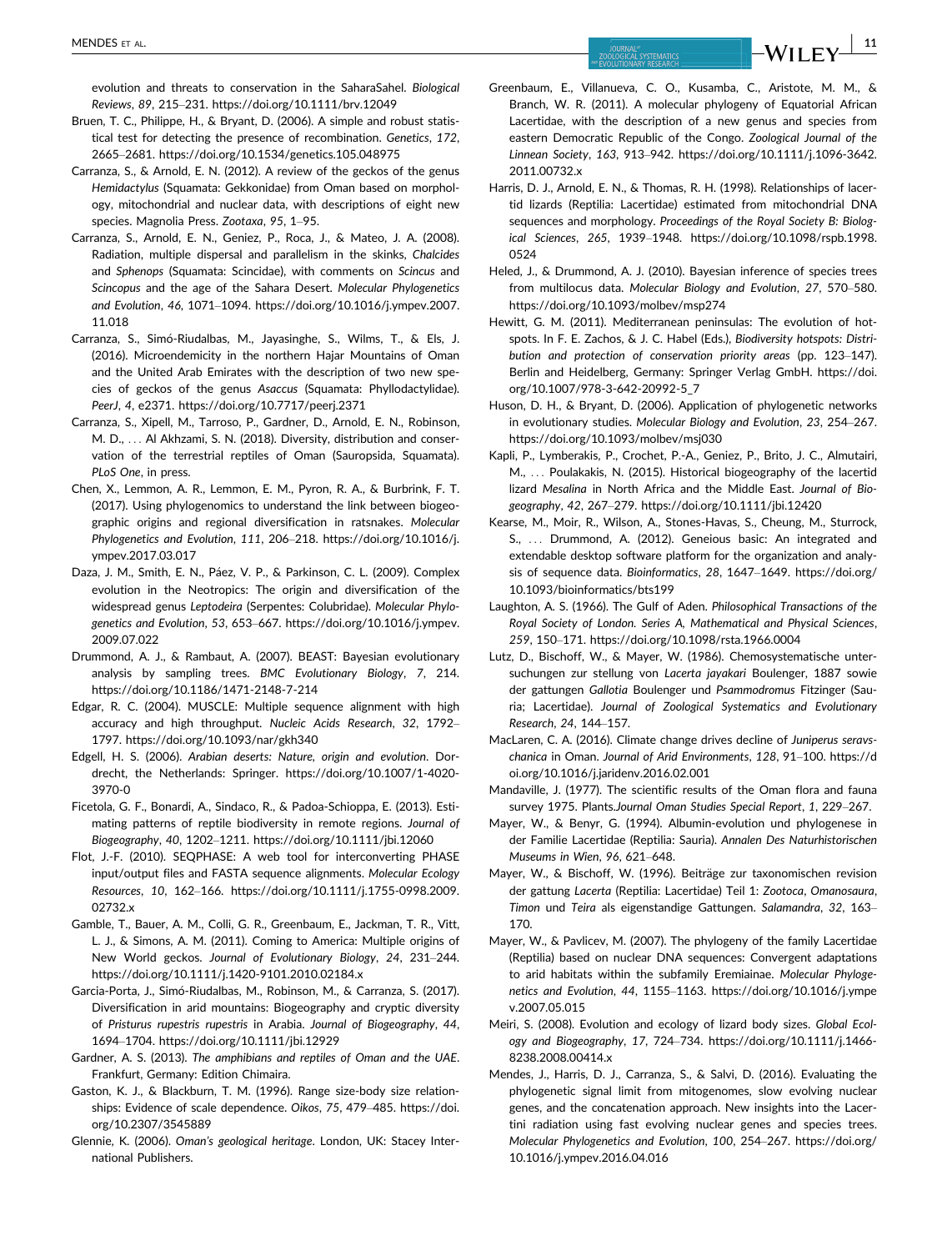12 | MATTLE V DURNAL" **DURNAL DEN ET AL.** 

- Mendes, J., Harris, D. J., Carranza, S., & Salvi, D. (2017). Biogeographical crossroad across the Pillars of Hercules: Evolutionary history of Psammodromus lizards in space and time. Journal of Biogeography, 44, 2877–2890.<https://doi.org/10.1111/jbi.13100>
- Metallinou, M., Červenka, J., Crochet, P.-A., Kratochvíl, L., Wilms, T., Geniez, P., ... Carranza, S. (2015). Species on the rocks: Systematics and biogeography of the rock-dwelling Ptyodactylus geckos (Squamata: Phyllodactylidae) in North Africa and Arabia. Molecular Phylogenetics and Evolution, 85, 208–220. [https://doi.org/10.1016/j.ympev.2015.](https://doi.org/10.1016/j.ympev.2015.02.010) [02.010](https://doi.org/10.1016/j.ympev.2015.02.010)
- Miller, M. A., Pfeiffer, W., & Schwartz, T. (2010). Creating the CIPRES science gateway for inference of large phylogenetic trees. 2010 Gateway Computing Environments Workshop (GCE) (pp. 1–8). New Orleans, LA: GCE.<https://doi.org/10.1109/gce.2010.5676129>
- Pereira, A. G., & Schrago, C. G. (2017). Arrival and diversification of mabuyine skinks (Squamata: Scincidae) in the Neotropics based on a fossil-calibrated timetree. PeerJ, 5, e3194. [https://doi.org/10.7717/](https://doi.org/10.7717/peerj.3194) [peerj.3194](https://doi.org/10.7717/peerj.3194)
- Posada, D. (2008). jModelTest: Phylogenetic model averaging. Molecular Biology and Evolution, 25, 1253–1256. [https://doi.org/10.1093/molbe](https://doi.org/10.1093/molbev/msn083) [v/msn083](https://doi.org/10.1093/molbev/msn083)
- de Pous, P., Machado, L., Metallinou, M., Červenka, J., Kratochvíl, L., Paschou, N., ... Carranza, S. (2016). Taxonomy and biogeography of Bunopus spatalurus (Reptilia; Gekkonidae) from the Arabian Peninsula. Journal of Zoological Systematics and Evolutionary Research, 54, 67–81. <https://doi.org/10.1111/jzs.12107>
- Rambaut, A., & Drummond, A. (2007). Tracer v1.4. Retrieved from [http://](http://beast.bio.ed.ac.uk/Tracer) [beast.bio.ed.ac.uk/Tracer](http://beast.bio.ed.ac.uk/Tracer)
- Rato, C., Harris, D. J., Carranza, S., Machado, L., & Perera, A. (2016). The taxonomy of the Tarentola mauritanica species complex (Gekkota: Phyllodactylidae): Bayesian species delimitation supports six candidate species. Molecular Phylogenetics and Evolution, 94, 271–278. <https://doi.org/10.1016/j.ympev.2015.09.008>
- Robinson, M., Carranza, S., & Arnold, N. (2009). A preliminary analysis of phylogenetic relationships and biogeography of the dangerously venomous Carpet Vipers, Echis (Squamata, Serpentes, Viperidae) based on mitochondrial DNA sequences. Amphibia-Reptilia, 30, 273–282. <https://doi.org/10.1163/156853809788201090>
- Rosado, D., Rato, C., Salvi, D., & Harris, D. J. (2017). Evolutionary history of the Morocco lizard-fingered geckos of the Saurodactylus brosseti complex. Evolutionary Biology, 44, 386–400. [https://doi.org/10.1007/](https://doi.org/10.1007/s11692-017-9417-8) [s11692-017-9417-8](https://doi.org/10.1007/s11692-017-9417-8)
- Salvi, D., Harris, D. J., Bombi, P., Carretero, M. A., & Bologna, M. A. (2010). Mitochondrial phylogeography of the Bedriaga's rock lizard, Archaeolacerta bedriagae (Reptilia: Lacertidae) endemic to Corsica and Sardinia. Molecular Phylogenetics and Evolution, 56, 690–697. <https://doi.org/10.1016/j.ympev.2010.03.017>
- Salvi, D., Lucente, D., Mendes, J., Liuzzi, C., Harris, D. J., & Bologna, M. A. (2017). Diversity and distribution of the Italian Aesculapian snake Zamenis lineatus: A phylogeographic assessment with implications for conservation. Journal of Zoological Systematics and Evolutionary Research, 55, 222–237. [https://doi.org/10.1111/jzs.](https://doi.org/10.1111/jzs.12167) [12167](https://doi.org/10.1111/jzs.12167)
- Salvi, D., Schembri, P. J., Sciberras, A., & Harris, D. J. (2014). Evolutionary history of the Maltese wall lizard Podarcis filfolensis: Insights on the "Expansion-Contraction" model of Pleistocene biogeography. Molecular Ecology, 23, 1167–1187. [https://doi.org/10.1111/mec.](https://doi.org/10.1111/mec.12668) [12668](https://doi.org/10.1111/mec.12668)
- Salvi, D., Perera, A., Sampaio, F., Carranza, S., & Harris, D.J. (2018). Underground cryptic speciation within the Maghreb: multilocus phylogeography sheds light on the diversification of the checkerboard worm lizard Trogonophis wiegmanni. Molecular Phylogenetic and Evolution 120:118–128.<https://doi.org/10.1016/j.ympev.2017.11.013>
- Sambrook, J., Fritsch, E. F., & Maniatis, T. (1989). Molecular cloning: A laboratory manual. New York. NY: Cold Spring Harbor Press.
- Sampaio, F. L., Harris, D. J., Perera, A., & Salvi, D. (2014). Phylogenetic and diversity patterns of Blanus worm lizards (Squamata: Amphisbaenia): Insights from mitochondrial and nuclear gene genealogies and species tree. Journal of Zoological Systematics and Evolutionary Research, 53, 45–54.<https://doi.org/10.1111/jzs.12075>
- Silvestro, D., & Michalak, I. (2012). raxmlGUI: A graphical front-end for RAxML. Organisms Diversity & Evolution, 12, 335–337. [https://doi.](https://doi.org/10.1007/s13127-011-0056-0) [org/10.1007/s13127-011-0056-0](https://doi.org/10.1007/s13127-011-0056-0)
- Simó-Riudalbas, M., Metallinou, M., de Pous, P., Els, J., Jayasinghe, S., Péntek-Zakar, E., ... Carranza, S. (2017). Cryptic diversity in Ptyodactylus (Reptilia: Gekkonidae) from the northern Hajar Mountains of Oman and the United Arab Emirates uncovered by an integrative taxonomic approach. PLoS One, 12, e0180397. [https://doi.org/10.1371/](https://doi.org/10.1371/journal.pone.0180397) [journal.pone.0180397](https://doi.org/10.1371/journal.pone.0180397)
- Simó-Riudalbas, M., Tarroso, P., Papenfuss, T., Al-Sariri, T., & Carranza, S. (2017). Systematics, biogeography and evolution of Asaccus gallagheri (Squamata, Phyllodactylidae) with the description of a new endemic species from Oman. Systematics and Biodiversity, 12, e0180397, in press.<https://doi.org/10.1080/14772000.2017.1403496>
- Sindaco, R., & Jeremčenko, V. K. (2008). The reptiles of the Western Palearctic. 1. Annotated checklist and distributional atlas of the turtles, crocodiles, amphisbaenians and lizards of Europe, North Africa, Middle East and Central Asia. Latina, Italy: Societas Herpetologica Italica.
- Sindaco, R., Venchi, A., & Grieco, C. (2011). The southern limit of Omanosaura lizards (Squamata: Lacertidae). Herpetology Notes, 4, 171–172.
- Šmíd, J., Carranza, S., Kratochvíl, L., Gvoždík, V., Nasher, A. K., & Moravec, J. (2013). Out of Arabia: A complex biogeographic history of multiple vicariance and dispersal events in the gecko genus Hemidactylus (Reptilia: Gekkonidae). PLoS One, 8, e64018. [https://doi.org/](https://doi.org/10.1371/journal.pone.0064018) [10.1371/journal.pone.0064018](https://doi.org/10.1371/journal.pone.0064018)
- Soorae, P., Wilms, T., & Al Rasbi, K. J. M. (2012). Omanosaura cyanura. The IUCN Red List of Threatened Species 2012.
- Stamatakis, A. (2006). RAxML-VI-HPC: Maximum likelihood-based phylogenetic analyses with thousands of taxa and mixed models. Bioinformatics (Oxford, England), 22, 2688–2690. [https://doi.org/10.1093/](https://doi.org/10.1093/bioinformatics/btl446) [bioinformatics/btl446](https://doi.org/10.1093/bioinformatics/btl446)
- Stephens, M., & Scheet, P. (2005). Accounting for decay of linkage disequilibrium in haplotype inference and missing-data imputation. American Journal of Human Genetics, 76, 449–462. [https://doi.org/10.](https://doi.org/10.1086/428594) [1086/428594](https://doi.org/10.1086/428594)
- Stephens, M., Smith, N. J., & Donnelly, P. (2001). A new statistical method for haplotype reconstruction from population data. American Journal of Human Genetics, 68, 978–989.<https://doi.org/10.1086/319501>
- Tamar, K., Carranza, S., Sindaco, R., Moravec, J., & Meiri, S. (2014). Systematics and phylogeography of Acanthodactylus schreiberi and its relationships with Acanthodactylus boskianus (Reptilia: Squamata: Lacertidae). Zoological Journal of the Linnean Society, 172, 720–739. <https://doi.org/10.1111/zoj.12170>
- Tamar, K., Carranza, S., Sindaco, R., Moravec, J., Trape, J.-F., & Meiri, S. (2016). Out of Africa: Phylogeny and biogeography of the widespread genus Acanthodactylus (Reptilia: Lacertidae). Molecular Phylogenetics and Evolution, 103, 6–18.<https://doi.org/10.1016/j.ympev.2016.07.003>
- Tamar, K., Geniez, P., Brito, J. C., & Crochet, P. A. (2017). Systematic revision of Acanthodactylus busacki (Squamata: Lacertidae) with a description of a new species from Morocco. Zootaxa, 4276, 357–386. <https://doi.org/10.11646/zootaxa.4276.3.3>
- Tamar, K., Scholz, S., Crochet, P.-A., Geniez, P., Meiri, S., Schmitz, A., ... Carranza, S. (2016). Evolution around the Red Sea: Systematics and biogeography of the agamid genus Pseudotrapelus (Squamata: Agamidae) from North Africa and Arabia. Molecular Phylogenetics and Evolution, 97, 55–68.<https://doi.org/10.1016/j.ympev.2015.12.021>
- Tamura, K., Stecher, G., Peterson, D., Filipski, A., & Kumar, S. (2013). MEGA6: Molecular evolutionary genetics analysis version 6.0. Molecular Biology and Evolution, 30, 2725–2729. [https://doi.org/10.](https://doi.org/10.1093/molbev/mst197) [1093/molbev/mst197](https://doi.org/10.1093/molbev/mst197)